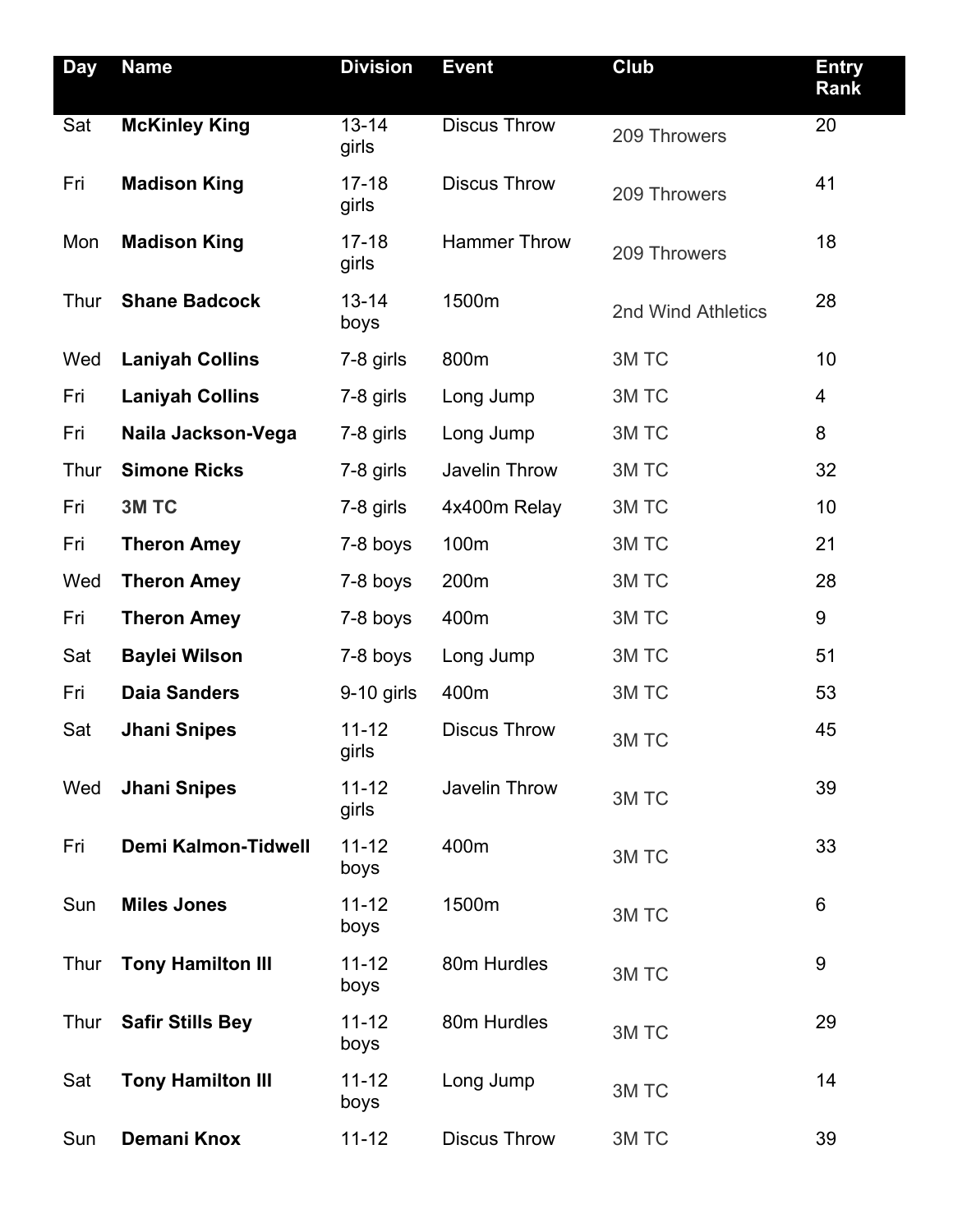|             |                            | boys               |                      |                                      |                |
|-------------|----------------------------|--------------------|----------------------|--------------------------------------|----------------|
| Fri         | 3M TC                      | $11 - 12$<br>boys  | 4x400m Relay         | 3M TC                                | 12             |
| <b>Tues</b> | 3M TC                      | $11 - 12$<br>boys  | 4x800m Relay         | 3M TC                                | $\overline{7}$ |
| Thur        | <b>Dhani Bowie</b>         | $13 - 14$<br>boys  | 100m Hurdles         | 3M TC                                | 48             |
| Wed         | <b>Dhani Bowie</b>         | $13 - 14$<br>boys  | 200m Hurdles         | 3M TC                                | 51             |
| Sun         | <b>Azriel Shakur</b>       | $13 - 14$<br>boys  | <b>Discus Throw</b>  | 3M TC                                | 18             |
| Fri         | <b>Azriel Shakur</b>       | $13 - 14$<br>boys  | <b>Javelin Throw</b> | 3M TC                                | 19             |
| Thur        | De'Saya Smith              | $15 - 16$<br>girls | 100m Hurdles         | 3M TC                                | 42             |
| Wed         | De'Saya Smith              | $15 - 16$<br>girls | 400m Hurdles         | 3M TC                                | 44             |
| Fri         | <b>Kailib Copes</b>        | $15 - 16$<br>boys  | 400m                 | 3M TC                                | 28             |
| Wed         | <b>Kailib Copes</b>        | $15 - 16$<br>boys  | 400m Hurdles         | 3M TC                                | 30             |
| Wed         | <b>Kailib Copes</b>        | $15 - 16$<br>boys  | Triple Jump          | 3M TC                                | 40             |
| Fri         | <b>Gabrielle Henry</b>     | $17 - 18$<br>girls | 400m                 | 3M TC                                | 64             |
| Wed         | <b>Gabrielle Henry</b>     | $17 - 18$<br>girls | 400m Hurdles         | 3M TC                                | 43             |
| Fri         | <b>Anya Harris</b>         | 7-8 girls          | 400m                 | <b>Central Valley</b><br>Roadrunners | 43             |
| Wed         | <b>Anya Harris</b>         | 7-8 girls          | 800m                 | <b>Central Valley</b><br>Roadrunners | 25             |
| Sun         | <b>Riley Bonzi-Gullatt</b> | $11 - 12$<br>girls | High Jump            | <b>Central Valley</b><br>Roadrunners | 51             |
| Sun         | <b>Brynn Wallar</b>        | $11 - 12$<br>girls | High Jump            | <b>Central Valley</b><br>Roadrunners | 54             |
| Fri         | <b>Cullen Davis</b>        | $17 - 18$<br>boys  | 100m                 | Contra Costa<br>Cheetahs             | 57             |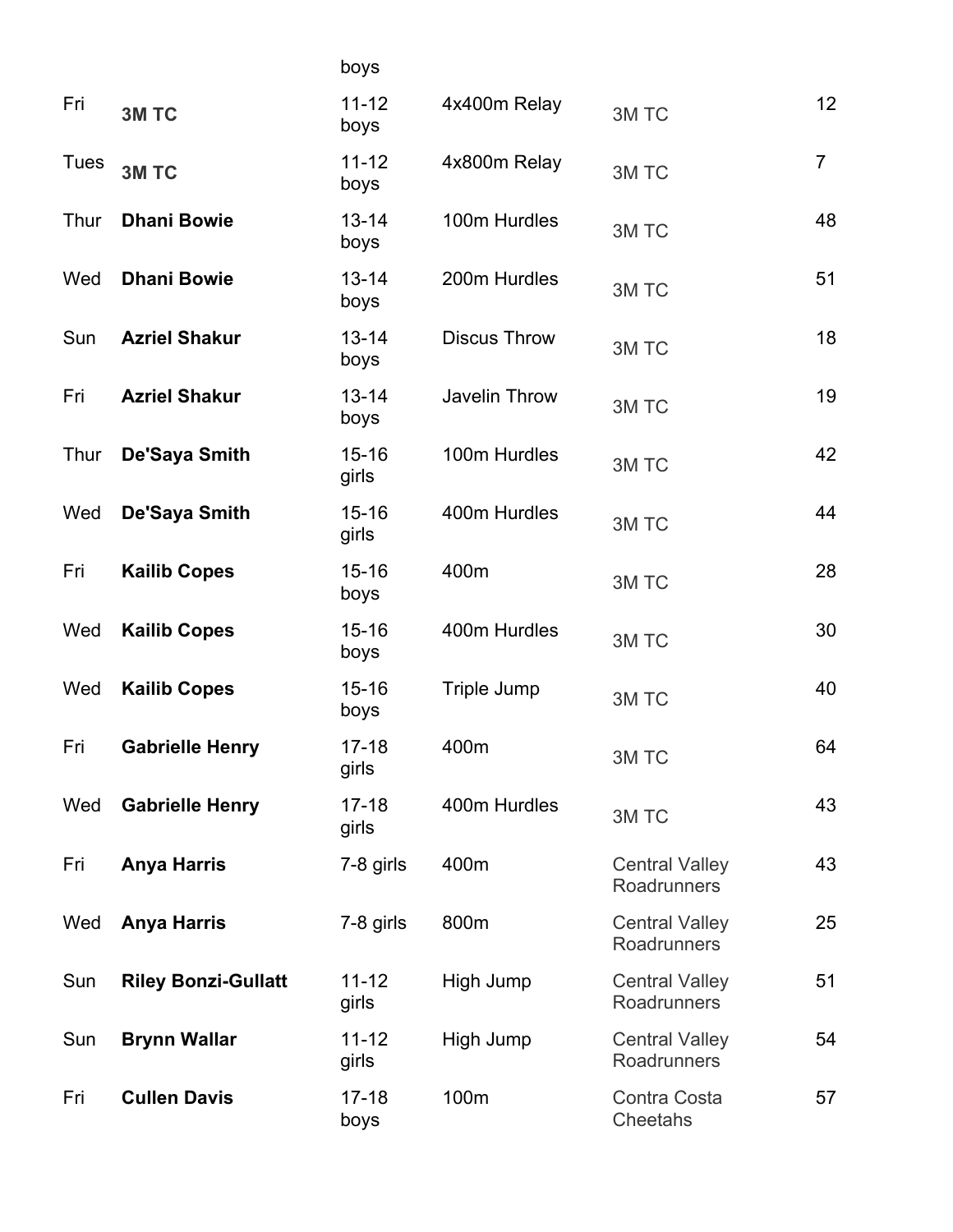| Wed  | <b>Cullen Davis</b>                              | $17 - 18$<br>boys  | 200m                | Contra Costa<br>Cheetahs       | 58 |
|------|--------------------------------------------------|--------------------|---------------------|--------------------------------|----|
| Fri  | <b>Cullen Davis</b>                              | $17 - 18$<br>boys  | 400m                | Contra Costa<br>Cheetahs       | 61 |
| Wed  | <b>Kiona McCasland</b>                           | $9-10$ girls       | 800m                | Diablo Valley Track &<br>Field | 50 |
| Wed  | <b>Amalia Contreras</b>                          | $9-10$ girls       | 800m                | Diablo Valley Track &<br>Field | 51 |
| Fri  | <b>Diablo Valley Track &amp;</b><br><b>Field</b> | $9-10$ girls       | 4x400m Relay        | Diablo Valley Track &<br>Field | 31 |
| Sun  | <b>Gavin Gunn</b>                                | $9-10$ boys        | 1500m               | Diablo Valley Track &<br>Field | 36 |
| Sun  | <b>Andrew Shogan</b>                             | $9-10$ boys        | 1500m               | Diablo Valley Track &<br>Field | 39 |
| Wed  | <b>Luka Afonine</b>                              | $11 - 12$<br>boys  | 800m                | Diablo Valley Track &<br>Field | 34 |
| Fri  | <b>Luka Afonine</b>                              | $11 - 12$<br>boys  | <b>Shot Put</b>     | Diablo Valley Track &<br>Field | 55 |
| Fri  | <b>Leila Champion</b>                            | $13 - 14$<br>girls | 100m                | Diablo Valley Track &<br>Field | 34 |
| Sat  | <b>Grace Reed</b>                                | $13 - 14$<br>girls | 3000m               | Diablo Valley Track &<br>Field | 36 |
| Sat  | <b>Leila Champion</b>                            | $13 - 14$<br>girls | High Jump           | Diablo Valley Track &<br>Field | 38 |
| Wed  | <b>Lev Afonine</b>                               | $13 - 14$<br>boys  | 800m                | Diablo Valley Track &<br>Field | 15 |
| Thur | <b>Alexander Lodewick</b>                        | $13 - 14$<br>boys  | 1500m               | Diablo Valley Track &<br>Field | 29 |
| Sat  | <b>Alexander Lodewick</b>                        | $13 - 14$<br>boys  | 3000m               | Diablo Valley Track &<br>Field | 18 |
| Wed  | <b>Lev Afonine</b>                               | $13 - 14$<br>boys  | 200m Hurdles        | Diablo Valley Track &<br>Field | 46 |
| Sat  | <b>Jared de Montiero</b>                         | $13 - 14$<br>boys  | Shot Put            | Diablo Valley Track &<br>Field | 47 |
| Sun  | <b>Jared de Montiero</b>                         | $13 - 14$<br>boys  | <b>Discus Throw</b> | Diablo Valley Track &<br>Field | 32 |
| Mon  | <b>Lev Afonine</b>                               | $13 - 14$<br>boys  | Pentathlon          | Diablo Valley Track &<br>Field | 11 |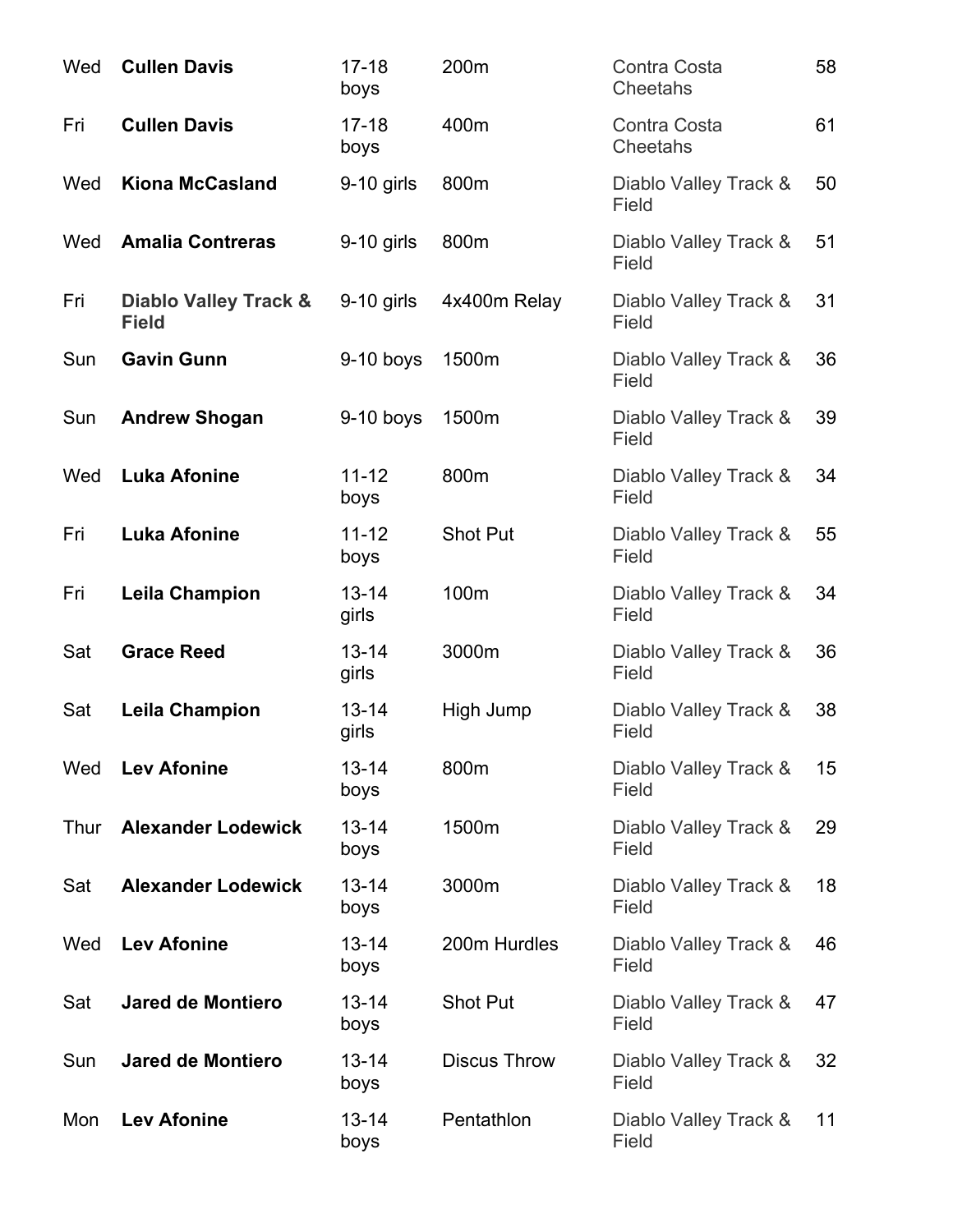| Wed         | <b>Nicole Frigon</b>                       | $15 - 16$<br>girls | 800m                | Diablo Valley Track &<br>Field | 32 |
|-------------|--------------------------------------------|--------------------|---------------------|--------------------------------|----|
| Thur        | <b>Nicole Frigon</b>                       | $15 - 16$<br>girls | 1500m               | Diablo Valley Track &<br>Field | 21 |
| Fri         | <b>Alexander Weekes</b>                    | $15 - 16$<br>boys  | 3000m               | Diablo Valley Track &<br>Field | 19 |
| Wed         | Devin de Monteiro                          | $15 - 16$<br>boys  | <b>Discus Throw</b> | Diablo Valley Track &<br>Field | 36 |
| Fri         | Sahasra Jaini                              | 7-8 girls          | 100m                | East Palo Alto<br>Greyhounds   | 25 |
| Wed         | Sahasra Jaini                              | 7-8 girls          | 200m                | East Palo Alto<br>Greyhounds   | 20 |
| Sun         | <b>Gianna Bower</b>                        | 7-8 girls          | <b>Shot Put</b>     | East Palo Alto<br>Greyhounds   | 39 |
| Sun         | <b>To'oa Taupau</b>                        | 7-8 girls          | Shot Put            | East Palo Alto<br>Greyhounds   | 43 |
| Thur        | <b>East Palo Alto</b><br><b>Greyhounds</b> | 7-8 boys           | 4x100m Relay        | East Palo Alto<br>Greyhounds   | 9  |
| Fri         | <b>East Palo Alto</b><br><b>Greyhounds</b> | 7-8 boys           | 4x400m Relay        | East Palo Alto<br>Greyhounds   | 14 |
| Fri         | <b>Clara Adams</b>                         | $9-10$ girls       | 100m                | East Palo Alto<br>Greyhounds   | 38 |
| Wed         | <b>Clara Adams</b>                         | $9-10$ girls       | 200m                | East Palo Alto<br>Greyhounds   | 46 |
| Fri         | Kei'niyah Talton                           | 9-10 girls         | 400m                | East Palo Alto<br>Greyhounds   | 14 |
| Wed         | <b>Sofia Bower</b>                         | 9-10 girls         | High Jump           | East Palo Alto<br>Greyhounds   | 43 |
| Sun         | <b>Sofia Bower</b>                         | $9-10$ girls       | Long Jump           | East Palo Alto<br>Greyhounds   | 56 |
| Sun         | <b>Brooklynn Lemon</b>                     | $9-10$ girls       | Long Jump           | East Palo Alto<br>Greyhounds   | 58 |
| Fri         | Leilani McGee                              | $9-10$ girls       | Shot Put            | East Palo Alto<br>Greyhounds   | 1  |
| Fri         | <b>Sofia Bower</b>                         | $9-10$ girls       | Shot Put            | East Palo Alto<br>Greyhounds   | 5  |
| <b>Tues</b> | <b>Sofia Bower</b>                         | $9-10$ girls       | Triathlon           | East Palo Alto<br>Greyhounds   | 23 |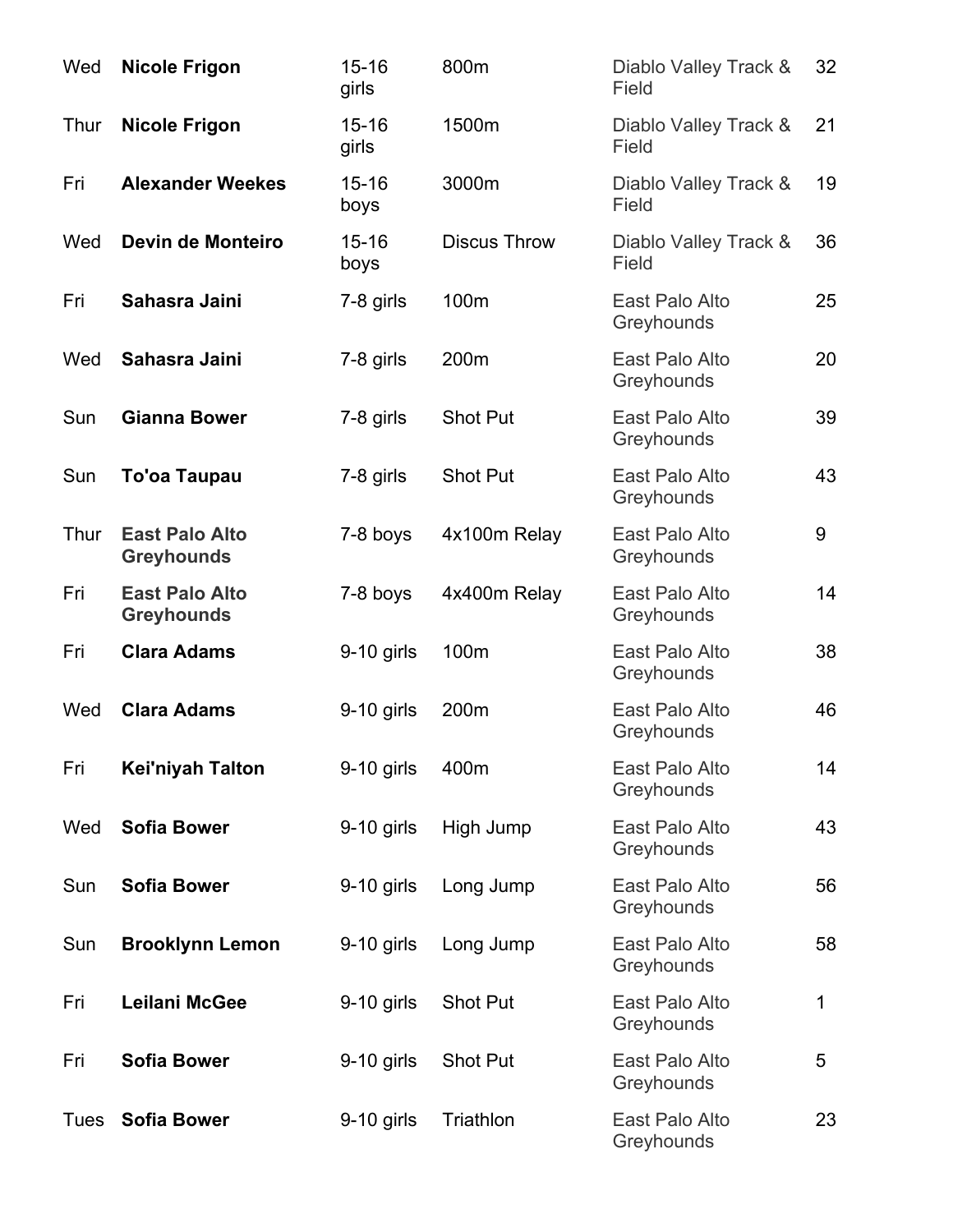| Thur | <b>East Palo Alto</b><br><b>Greyhounds</b> | $9-10$ girls       | 4x100m Relay        | East Palo Alto<br>Greyhounds | 25             |
|------|--------------------------------------------|--------------------|---------------------|------------------------------|----------------|
| Fri  | <b>East Palo Alto</b><br><b>Greyhounds</b> | $9-10$ girls       | 4x400m Relay        | East Palo Alto<br>Greyhounds | 11             |
| Mon  | <b>Daijon Walker</b>                       | $9-10$ boys        | 1500m Race Walk     | East Palo Alto<br>Greyhounds | 12             |
| Sat  | <b>Rome Taupau</b>                         | $9-10$ boys        | <b>Shot Put</b>     | East Palo Alto<br>Greyhounds | 36             |
| Thur | <b>East Palo Alto</b><br><b>Greyhounds</b> | $9-10$ boys        | 4x100m Relay        | East Palo Alto<br>Greyhounds | 34             |
| Fri  | <b>East Palo Alto</b><br><b>Greyhounds</b> | $9-10$ boys        | 4x400m Relay        | East Palo Alto<br>Greyhounds | 29             |
| Mon  | <b>Lawann Patterson</b>                    | $11 - 12$<br>girls | 1500m Race Walk     | East Palo Alto<br>Greyhounds | 19             |
| Mon  | <b>Vanessa Patterson</b>                   | $11 - 12$<br>girls | 1500m Race Walk     | East Palo Alto<br>Greyhounds | 34             |
| Thur | Layla Mcgee                                | $11 - 12$<br>girls | <b>Shot Put</b>     | East Palo Alto<br>Greyhounds | $\overline{2}$ |
| Sat  | Layla Mcgee                                | $11 - 12$<br>girls | <b>Discus Throw</b> | East Palo Alto<br>Greyhounds | 1              |
| Fri  | <b>Noah Bower</b>                          | $11 - 12$<br>boys  | <b>Shot Put</b>     | East Palo Alto<br>Greyhounds | 53             |
| Sun  | <b>Jala Auzenne</b>                        | $13 - 14$<br>girls | <b>Shot Put</b>     | East Palo Alto<br>Greyhounds | 23             |
| Sat  | <b>Jala Auzenne</b>                        | $13 - 14$<br>girls | <b>Discus Throw</b> | East Palo Alto<br>Greyhounds | 38             |
| Mon  | <b>Dretaun Rodrigues</b>                   | $13 - 14$<br>boys  | 3000m Race Walk     | East Palo Alto<br>Greyhounds | 3              |
| Thur | <b>RayAnthony Campbell</b>                 | $13 - 14$<br>boys  | High Jump           | East Palo Alto<br>Greyhounds | 42             |
| Sat  | <b>RayAnthony Campbell</b>                 | $13 - 14$<br>boys  | Long Jump           | East Palo Alto<br>Greyhounds | 48             |
| Fri  | <b>Jana Barron</b>                         | $11 - 12$<br>girls | 400m                | <b>Falcon Track</b>          | 58             |
| Wed  | <b>Jana Barron</b>                         | $11 - 12$<br>girls | 800m                | <b>Falcon Track</b>          | 30             |
| Sat  | <b>Jana Barron</b>                         | $11 - 12$<br>girls | Long Jump           | <b>Falcon Track</b>          | 55             |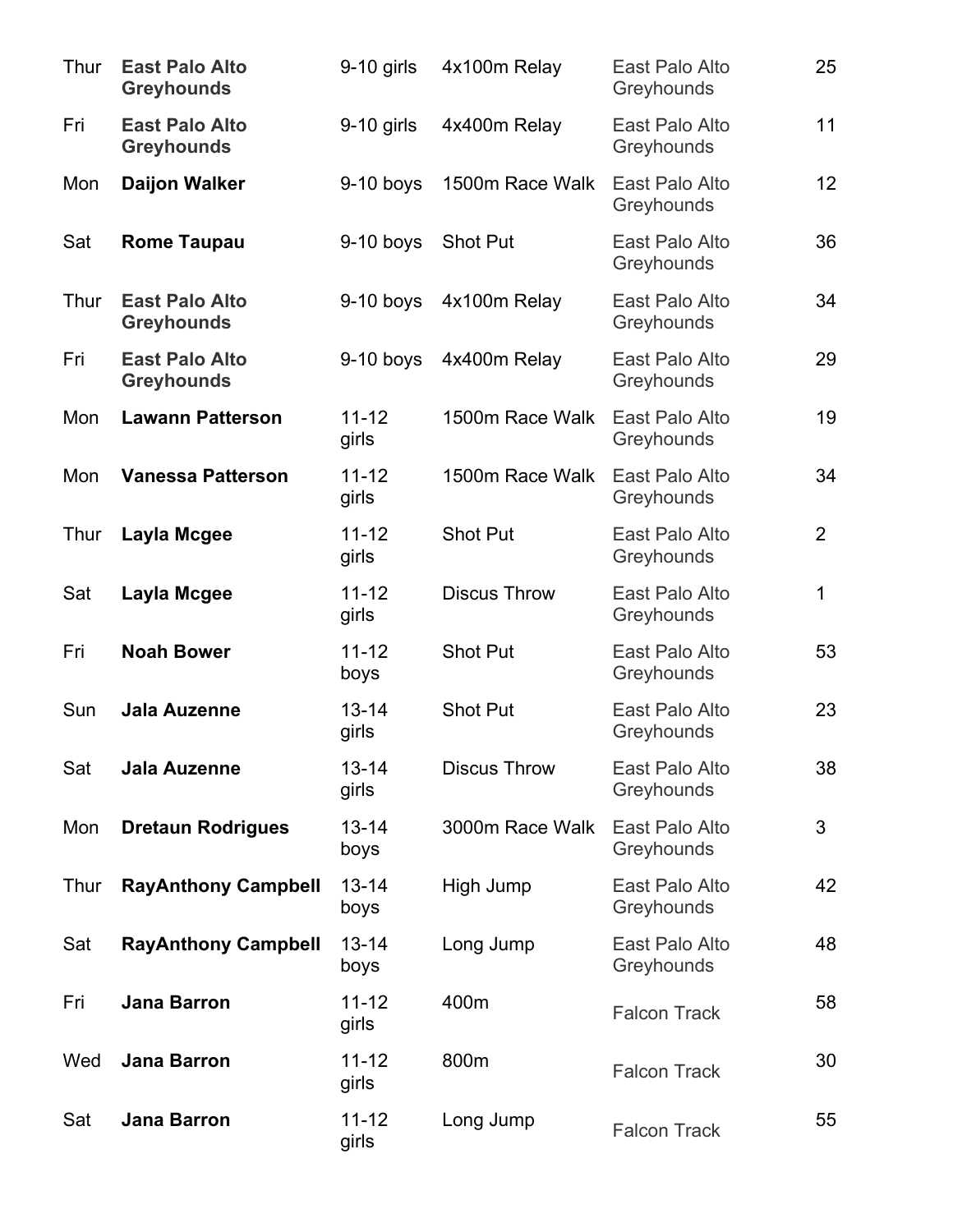| Fri  | <b>Liam Swadley</b>      | $11 - 12$<br>boys  | High Jump           | <b>Falcon Track</b>                    | 39 |
|------|--------------------------|--------------------|---------------------|----------------------------------------|----|
| Wed  | <b>Liam Swadley</b>      | $11 - 12$<br>boys  | Javelin Throw       | <b>Falcon Track</b>                    | 47 |
| Sat  | <b>Lesley Townsend</b>   | $13 - 14$<br>girls | High Jump           | <b>Falcon Track</b>                    | 26 |
| Thur | Arjun Kasthuri           | $13 - 14$<br>boys  | High Jump           | <b>Falcon Track</b>                    | 58 |
| Fri  | <b>Ojal Dhar</b>         | $15 - 16$<br>girls | 100m                | <b>Falcon Track</b>                    | 50 |
| Wed  | <b>Ojal Dhar</b>         | $15 - 16$<br>girls | 200m                | <b>Falcon Track</b>                    | 57 |
| Wed  | <b>Haven Decker</b>      | $15 - 16$<br>girls | 800m                | <b>Falcon Track</b>                    | 41 |
| Wed  | <b>Ella Swadley</b>      | $15 - 16$<br>girls | 400m Hurdles        | <b>Falcon Track</b>                    | 54 |
| Thur | <b>Ella Swadley</b>      | $15 - 16$<br>girls | Triple Jump         | <b>Falcon Track</b>                    | 48 |
| Fri  | <b>Allen Seo</b>         | $15 - 16$<br>boys  | 100m                | <b>Falcon Track</b>                    | 48 |
| Wed  | <b>Allen Seo</b>         | $15 - 16$<br>boys  | 400m Hurdles        | <b>Falcon Track</b>                    | 49 |
| Fri  | <b>Belle Aduaka</b>      | $17 - 18$<br>girls | 100m                | <b>Falcon Track</b>                    | 53 |
| Fri  | <b>Isabella Noden</b>    | $17 - 18$<br>girls | 100m                | <b>Falcon Track</b>                    | 58 |
| Wed  | <b>Belle Aduaka</b>      | $17 - 18$<br>girls | 200m                | <b>Falcon Track</b>                    | 32 |
| Wed  | <b>Isabella Noden</b>    | $17 - 18$<br>girls | 200m                | <b>Falcon Track</b>                    | 58 |
| Fri  | <b>Belle Aduaka</b>      | $17 - 18$<br>girls | 400m                | <b>Falcon Track</b>                    | 54 |
| Fri  | <b>Isabella Noden</b>    | $17 - 18$<br>girls | 400m                | <b>Falcon Track</b>                    | 62 |
| Fri  | <b>Markayla Billings</b> | $15 - 16$<br>girls | <b>Discus Throw</b> | <b>Golden State</b><br><b>Throwers</b> | 5  |
| Tues | <b>Markayla Billings</b> | $15 - 16$<br>girls | <b>Hammer Throw</b> | <b>Golden State</b><br><b>Throwers</b> | 1  |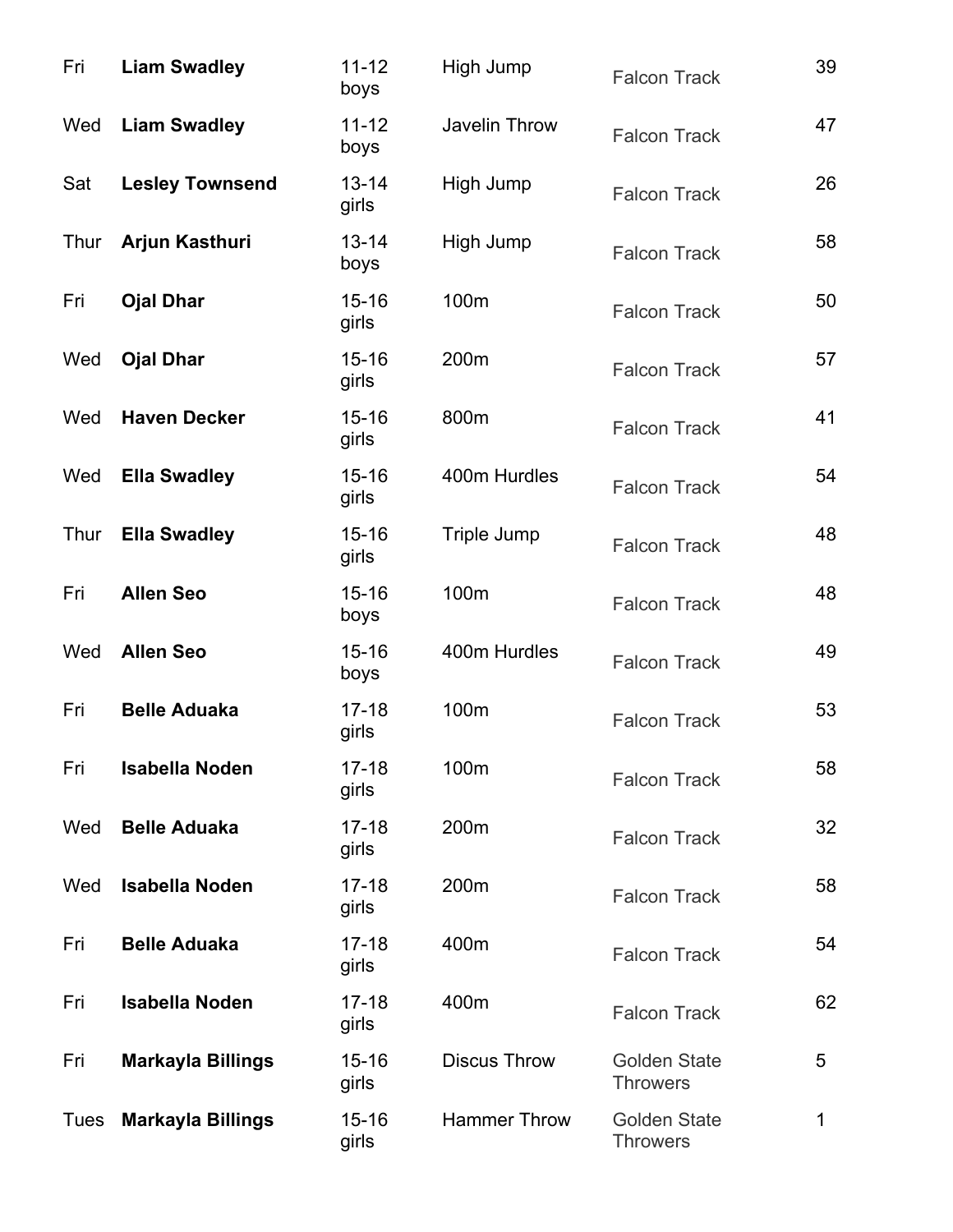| Wed  | <b>Jake Weathers</b>       | $15 - 16$<br>boys  | <b>Discus Throw</b> | <b>Golden State</b><br><b>Throwers</b>   | 51             |
|------|----------------------------|--------------------|---------------------|------------------------------------------|----------------|
| Sat  | <b>Jake Weathers</b>       | $15 - 16$<br>boys  | Javelin Throw       | <b>Golden State</b><br><b>Throwers</b>   | 42             |
| Mon  | <b>Darien Semedo</b>       | $15 - 16$<br>boys  | <b>Hammer Throw</b> | <b>Golden State</b><br><b>Throwers</b>   | 9              |
| Mon  | <b>Jake Weathers</b>       | $15 - 16$<br>boys  | Hammer Throw        | <b>Golden State</b><br><b>Throwers</b>   | 23             |
| Mon  | <b>Kamrin Baird</b>        | $17 - 18$<br>girls | <b>Hammer Throw</b> | <b>Golden State</b><br><b>Throwers</b>   | 27             |
| Wed  | Dagne' Buck                | $17 - 18$<br>boys  | <b>Shot Put</b>     | <b>Golden State</b><br><b>Throwers</b>   | 32             |
| Thur | <b>Christopher Wren</b>    | $17 - 18$<br>boys  | <b>Discus Throw</b> | <b>Golden State</b><br><b>Throwers</b>   | 36             |
| Sat  | <b>James Dial</b>          | $17 - 18$<br>boys  | Javelin Throw       | <b>Golden State</b><br><b>Throwers</b>   | 47             |
| Mon  | Dagne' Buck                | $17 - 18$<br>boys  | <b>Hammer Throw</b> | <b>Golden State</b><br><b>Throwers</b>   | 4              |
| Mon  | <b>Christopher Wren</b>    | $17 - 18$<br>boys  | <b>Hammer Throw</b> | <b>Golden State</b><br><b>Throwers</b>   | $\overline{7}$ |
| Mon  | <b>Bryan Quintero</b>      | $17 - 18$<br>boys  | <b>Hammer Throw</b> | <b>Golden State</b><br><b>Throwers</b>   | 17             |
| Mon  | <b>Cristian Buenrostro</b> | $17 - 18$<br>boys  | <b>Hammer Throw</b> | <b>Golden State</b><br><b>Throwers</b>   | 27             |
| Fri  | J Hardaway Jr              | 7-8 boys           | 400m                | <b>Hercules Running</b><br><b>Rebels</b> | 10             |
| Wed  | J Hardaway Jr              | 7-8 boys           | 800m                | <b>Hercules Running</b><br><b>Rebels</b> | 1              |
| Fri  | <b>Geianna Gonzalez</b>    | $9-10$ girls       | 100m                | <b>Hercules Running</b><br><b>Rebels</b> | 16             |
| Wed  | Jaycelyn Luna Hooker       | $9-10$ girls       | 200m                | <b>Hercules Running</b><br><b>Rebels</b> | 21             |
| Wed  | <b>Kyra Turner</b>         | $9-10$ girls       | 200m                | <b>Hercules Running</b><br><b>Rebels</b> | 31             |
| Fri  | <b>Elise Lee</b>           | $9-10$ girls       | 400m                | <b>Hercules Running</b><br><b>Rebels</b> | 35             |
| Tues | <b>Kyra Turner</b>         | $9-10$ girls       | Triathlon           | <b>Hercules Running</b><br><b>Rebels</b> | 13             |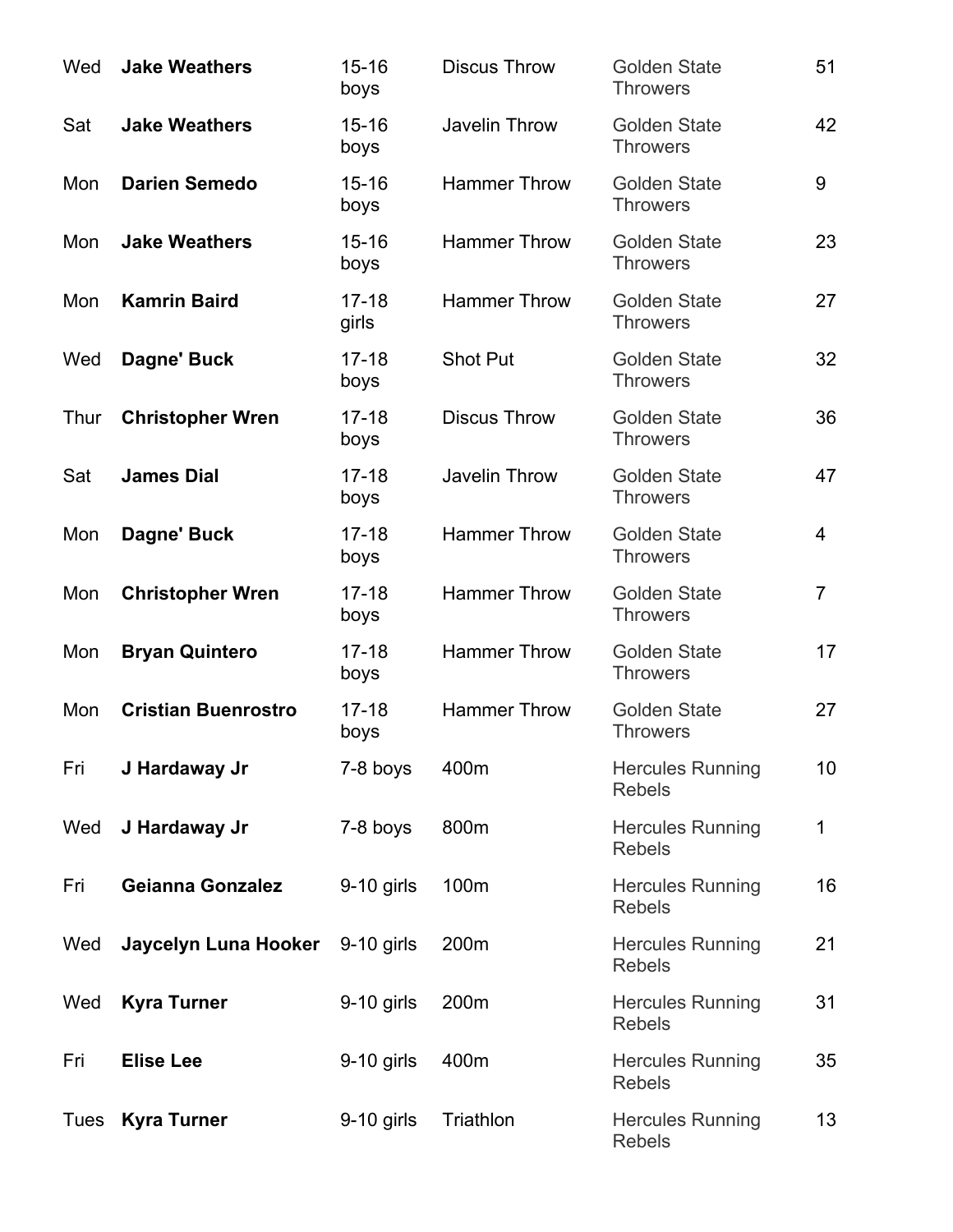| Thur | <b>Hercules Running</b><br><b>Rebels</b> | $9-10$ girls       | 4x100m Relay | <b>Hercules Running</b><br><b>Rebels</b> | 11             |
|------|------------------------------------------|--------------------|--------------|------------------------------------------|----------------|
| Fri  | <b>Hercules Running</b><br><b>Rebels</b> | $9-10$ girls       | 4x400m Relay | <b>Hercules Running</b><br><b>Rebels</b> | 8              |
| Wed  | <b>Elijah Jimenez</b>                    | $9-10$ boys        | 200m         | <b>Hercules Running</b><br><b>Rebels</b> | 53             |
| Fri  | <b>Elijah Jimenez</b>                    | $9-10$ boys        | 400m         | <b>Hercules Running</b><br><b>Rebels</b> | 42             |
| Fri  | <b>Omar Williams</b>                     | $9-10$ boys        | 400m         | <b>Hercules Running</b><br><b>Rebels</b> | 61             |
| Wed  | <b>Elijah Jimenez</b>                    | $9-10$ boys        | 800m         | <b>Hercules Running</b><br><b>Rebels</b> | 31             |
| Wed  | <b>Omar Williams</b>                     | $9-10$ boys        | 800m         | <b>Hercules Running</b><br><b>Rebels</b> | 48             |
| Thur | <b>Glennvone Wingfield</b>               | $9-10$ boys        | High Jump    | <b>Hercules Running</b><br><b>Rebels</b> | 42             |
| Sun  | <b>Omar Williams</b>                     | $9-10$ boys        | Long Jump    | <b>Hercules Running</b><br><b>Rebels</b> | 19             |
| Tues | <b>Elijah Jimenez</b>                    | $9-10$ boys        | Triathlon    | <b>Hercules Running</b><br><b>Rebels</b> | 24             |
| Wed  | <b>Milan Jackson</b>                     | $11 - 12$<br>girls | 800m         | <b>Hercules Running</b><br><b>Rebels</b> | 14             |
| Sun  | <b>Milan Jackson</b>                     | $11 - 12$<br>girls | 1500m        | <b>Hercules Running</b><br><b>Rebels</b> | 33             |
| Fri  | <b>Chance Smith</b>                      | $11 - 12$<br>boys  | 100m         | <b>Hercules Running</b><br><b>Rebels</b> | 37             |
| Fri  | <b>Zander Jimenez</b>                    | $11 - 12$<br>boys  | 400m         | <b>Hercules Running</b><br><b>Rebels</b> | 50             |
| Thur | <b>Zander Jimenez</b>                    | $11 - 12$<br>boys  | 80m Hurdles  | <b>Hercules Running</b><br><b>Rebels</b> | 23             |
| Fri  | <b>Zander Jimenez</b>                    | $11 - 12$<br>boys  | High Jump    | <b>Hercules Running</b><br><b>Rebels</b> | 38             |
| Sat  | <b>Chance Smith</b>                      | $11 - 12$<br>boys  | Long Jump    | <b>Hercules Running</b><br><b>Rebels</b> | 28             |
| Tues | <b>Zander Jimenez</b>                    | $11 - 12$<br>boys  | Pentathlon   | <b>Hercules Running</b><br><b>Rebels</b> | $\overline{2}$ |
| Wed  | <b>Madysen Young</b>                     | $13 - 14$<br>girls | 200m         | <b>Hercules Running</b><br><b>Rebels</b> | 57             |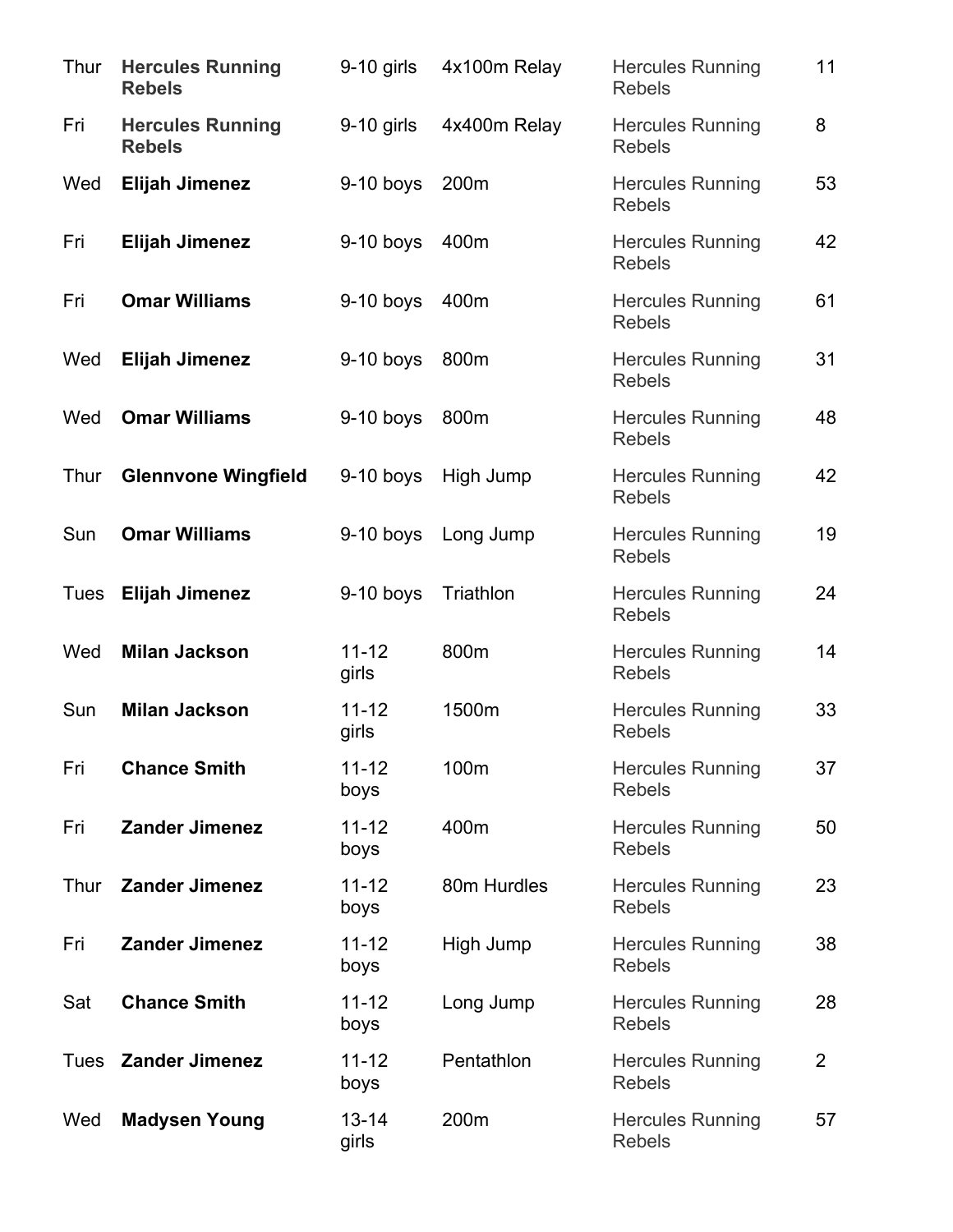| Sun  | <b>Kimora Mclemore</b>   | $13 - 14$<br>girls | Shot Put       | <b>Hercules Running</b><br><b>Rebels</b> | 35 |
|------|--------------------------|--------------------|----------------|------------------------------------------|----|
| Fri  | <b>Travis Keeton</b>     | $15 - 16$<br>boys  | 400m           | <b>Hercules Running</b><br><b>Rebels</b> | 51 |
| Wed  | <b>Elayah Jones</b>      | 7-8 girls          | 200m           | <b>High Speed</b>                        | 19 |
| Fri  | <b>Elayah Jones</b>      | 7-8 girls          | Long Jump      | <b>High Speed</b>                        | 12 |
| Sun  | <b>Amaya Belford</b>     | $9-10$ girls       | 1500m          | <b>High Speed</b>                        | 54 |
| Sun  | Zoe-Lyfe Edgerly         | $9-10$ girls       | 1500m          | <b>High Speed</b>                        | 55 |
| Mon  | Zoe-Lyfe Edgerly         | 9-10 girls         | 1500 Race Walk | <b>High Speed</b>                        | 16 |
| Wed  | <b>Da'Shanae Hosley</b>  | $9-10$ girls       | High Jump      | <b>High Speed</b>                        | 38 |
| Wed  | Zoe-Lyfe Edgerly         | $9-10$ girls       | High Jump      | <b>High Speed</b>                        | 44 |
| Fri  | <b>Da'Shanae Hosley</b>  | 9-10 girls         | Shot Put       | <b>High Speed</b>                        | 45 |
| Thur | Perswaysia Rucker        | $11 - 12$<br>girls | Shot Put       | <b>High Speed</b>                        | 48 |
| Fri  | <b>Ta'jir Golden</b>     | $11 - 12$<br>boys  | 100m           | <b>High Speed</b>                        | 14 |
| Fri  | <b>Daniel Harper</b>     | $11 - 12$<br>boys  | 100m           | <b>High Speed</b>                        | 19 |
| Fri  | <b>Zion Shelton</b>      | $11 - 12$<br>boys  | 100m           | <b>High Speed</b>                        | 35 |
| Wed  | Ta'jir Golden            | $11 - 12$<br>boys  | 200m           | <b>High Speed</b>                        | 13 |
| Wed  | <b>Daniel Harper</b>     | $11 - 12$<br>boys  | 200m           | <b>High Speed</b>                        | 30 |
| Thur | <b>Zion Shelton</b>      | $11 - 12$<br>boys  | 80m Hurdles    | <b>High Speed</b>                        | 12 |
| Sat  | <b>Julius Harrison</b>   | $11 - 12$<br>boys  | Long Jump      | <b>High Speed</b>                        | 52 |
| Sat  | <b>Travien Watson</b>    | $11 - 12$<br>boys  | Long Jump      | <b>High Speed</b>                        | 55 |
| Thur | <b>High Speed</b>        | $11 - 12$<br>boys  | 4x100m Relay   | <b>High Speed</b>                        | 16 |
| Sat  | <b>Madeleine Patrick</b> | $11 - 12$<br>girls | 3000m          | <b>Lake Tahoe Bobcats</b>                | 29 |
| Thur | Jimena Elizarraraz       | $13 - 14$<br>girls | 1500m          | <b>Lake Tahoe Bobcats</b>                | 30 |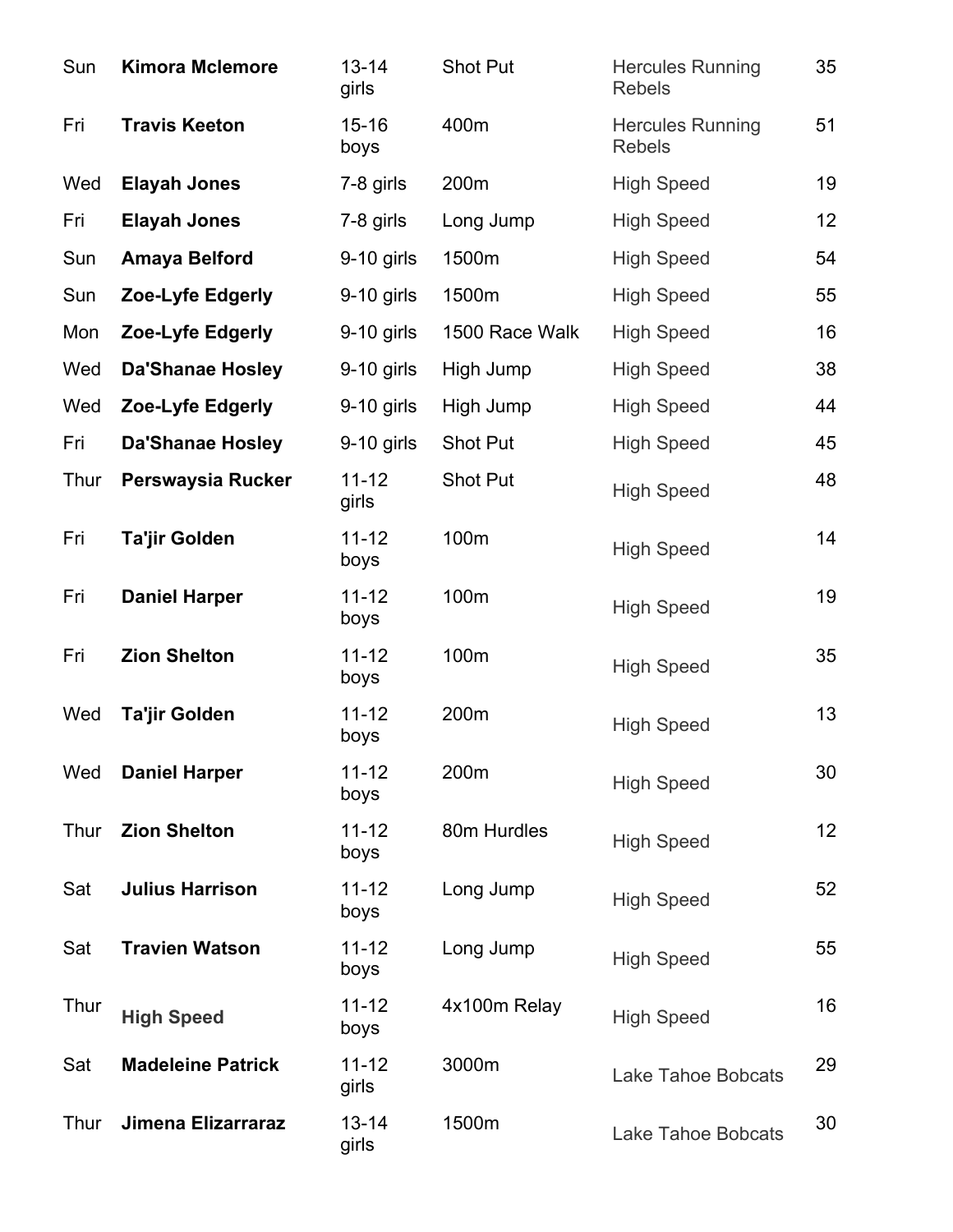| Thur | <b>Harrison Fung</b>        | $13 - 14$<br>boys  | 100m Hurdles | <b>Lake Tahoe Bobcats</b> | 52 |
|------|-----------------------------|--------------------|--------------|---------------------------|----|
| Wed  | <b>Harrison Fung</b>        | $13 - 14$<br>boys  | 200m Hurdles | <b>Lake Tahoe Bobcats</b> | 53 |
| Thur | <b>Millie Jenkins</b>       | $15 - 16$<br>girls | 100m Hurdles | <b>Lake Tahoe Bobcats</b> | 45 |
| Wed  | <b>Brenda Martinez-Ruiz</b> | $15 - 16$<br>girls | 400m Hurdles | <b>Lake Tahoe Bobcats</b> | 53 |
| Sat  | <b>Millie Jenkins</b>       | $15 - 16$<br>girls | High Jump    | <b>Lake Tahoe Bobcats</b> | 42 |
| Wed  | <b>Millie Jenkins</b>       | $15 - 16$<br>girls | Long Jump    | <b>Lake Tahoe Bobcats</b> | 58 |
| Fri  | <b>Orion Barger</b>         | $15 - 16$<br>boys  | 400m         | <b>Lake Tahoe Bobcats</b> | 47 |
| Fri  | <b>Brayden Snearly</b>      | $15 - 16$<br>boys  | High Jump    | <b>Lake Tahoe Bobcats</b> | 27 |
| Thur | <b>Brayden Snearly</b>      | $15 - 16$<br>boys  | Long Jump    | <b>Lake Tahoe Bobcats</b> | 57 |
| Fri  | <b>Lake Tahoe Bobcats</b>   | $15 - 16$<br>boys  | 4x400m Relay | <b>Lake Tahoe Bobcats</b> | 24 |
| Sat  | Lorelei Scheele             | $11 - 12$<br>girls | 3000m        | Lions Pride RC            | 36 |
| Wed  | <b>Mikaylee Fore</b>        | $11 - 12$<br>girls | 800m         | Los Gatos                 | 24 |
| Sun  | <b>Mikaylee Fore</b>        | $11 - 12$<br>girls | 1500m        | Los Gatos                 | 28 |
| Sun  | <b>Shea Elmore</b>          | $11 - 12$<br>girls | 1500m        | Los Gatos                 | 31 |
| Wed  | <b>Christel Elkins</b>      | $13 - 14$<br>girls | 800m         | Los Gatos                 | 19 |
| Wed  | <b>Kaitlin Seigle</b>       | $13 - 14$<br>girls | 800m         | Los Gatos                 | 22 |
| Wed  | Rafaela Putnam              | $13 - 14$<br>girls | 800m         | Los Gatos                 | 25 |
| Thur | <b>Jannah Sheriff</b>       | $13 - 14$<br>girls | 1500m        | Los Gatos                 | 29 |
| Sat  | <b>Jannah Sheriff</b>       | $13 - 14$<br>girls | 3000m        | Los Gatos                 | 19 |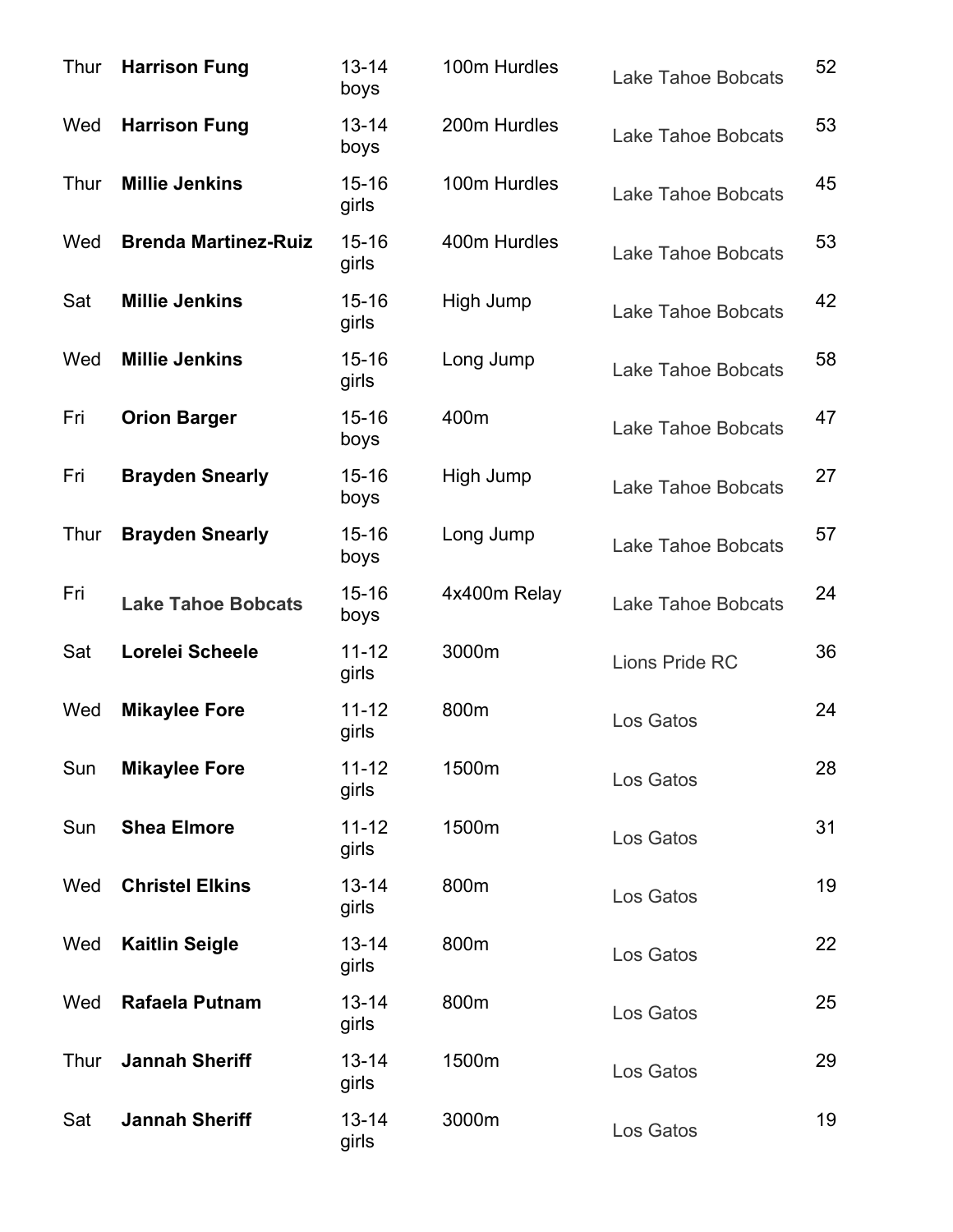| <b>Tues</b> | <b>Los Gatos</b>      | $13 - 14$<br>girls | 4x800m Relay    | Los Gatos                                  | 4              |
|-------------|-----------------------|--------------------|-----------------|--------------------------------------------|----------------|
| Wed         | Jeremy Kain           | $13 - 14$<br>boys  | 800m            | Los Gatos                                  | $\overline{7}$ |
| Wed         | Hrishikesh Joshi      | $13 - 14$<br>boys  | 800m            | Los Gatos                                  | 22             |
| Wed         | <b>Cash Ebright</b>   | $13 - 14$<br>boys  | 800m            | Los Gatos                                  | 27             |
| Thur        | Jeremy Kain           | $13 - 14$<br>boys  | 1500m           | Los Gatos                                  | 15             |
| Thur        | Hrishikesh Joshi      | $13 - 14$<br>boys  | 1500m           | Los Gatos                                  | 20             |
| Sat         | <b>Harrison Dance</b> | $13 - 14$<br>boys  | 3000m           | Los Gatos                                  | 29             |
| Sat         | <b>Zachary Irwin</b>  | $13 - 14$<br>boys  | 3000m           | Los Gatos                                  | 30             |
| Sat         | Hrishikesh Joshi      | $13 - 14$<br>boys  | 3000m           | Los Gatos                                  | 34             |
| <b>Tues</b> | <b>Los Gatos</b>      | $13 - 14$<br>boys  | 4x800m Relay    | Los Gatos                                  | $\overline{7}$ |
| Fri         | <b>Lael Brown</b>     | 7-8 girls          | 400m            | M.P. Striders Youth<br><b>Track</b>        | 12             |
| Wed         | <b>Lael Brown</b>     | 7-8 girls          | 800m            | <b>M.P. Striders Youth</b><br><b>Track</b> | 4              |
| Sun         | <b>Lael Brown</b>     | 7-8 girls          | 1500m           | <b>M.P. Striders Youth</b><br><b>Track</b> | 6              |
| Sun         | <b>Teylor Haynes</b>  | 7-8 girls          | <b>Shot Put</b> | <b>M.P. Striders Youth</b><br><b>Track</b> | 7              |
| Thur        | <b>Teylor Haynes</b>  | 7-8 girls          | Javelin Throw   | M.P. Striders Youth<br><b>Track</b>        | 37             |
| Fri         | <b>TaeVaughn Hill</b> | 7-8 boys           | 100m            | M.P. Striders Youth<br><b>Track</b>        | 50             |
| Wed         | <b>TaeVaughn Hill</b> | 7-8 boys           | 200m            | <b>M.P. Striders Youth</b><br><b>Track</b> | 56             |
| Fri         | <b>TaeVaughn Hill</b> | 7-8 boys           | 400m            | <b>M.P. Striders Youth</b><br><b>Track</b> | 59             |
| Wed         | <b>Kaden Hall</b>     | 7-8 boys           | 800m            | M.P. Striders Youth<br><b>Track</b>        | 44             |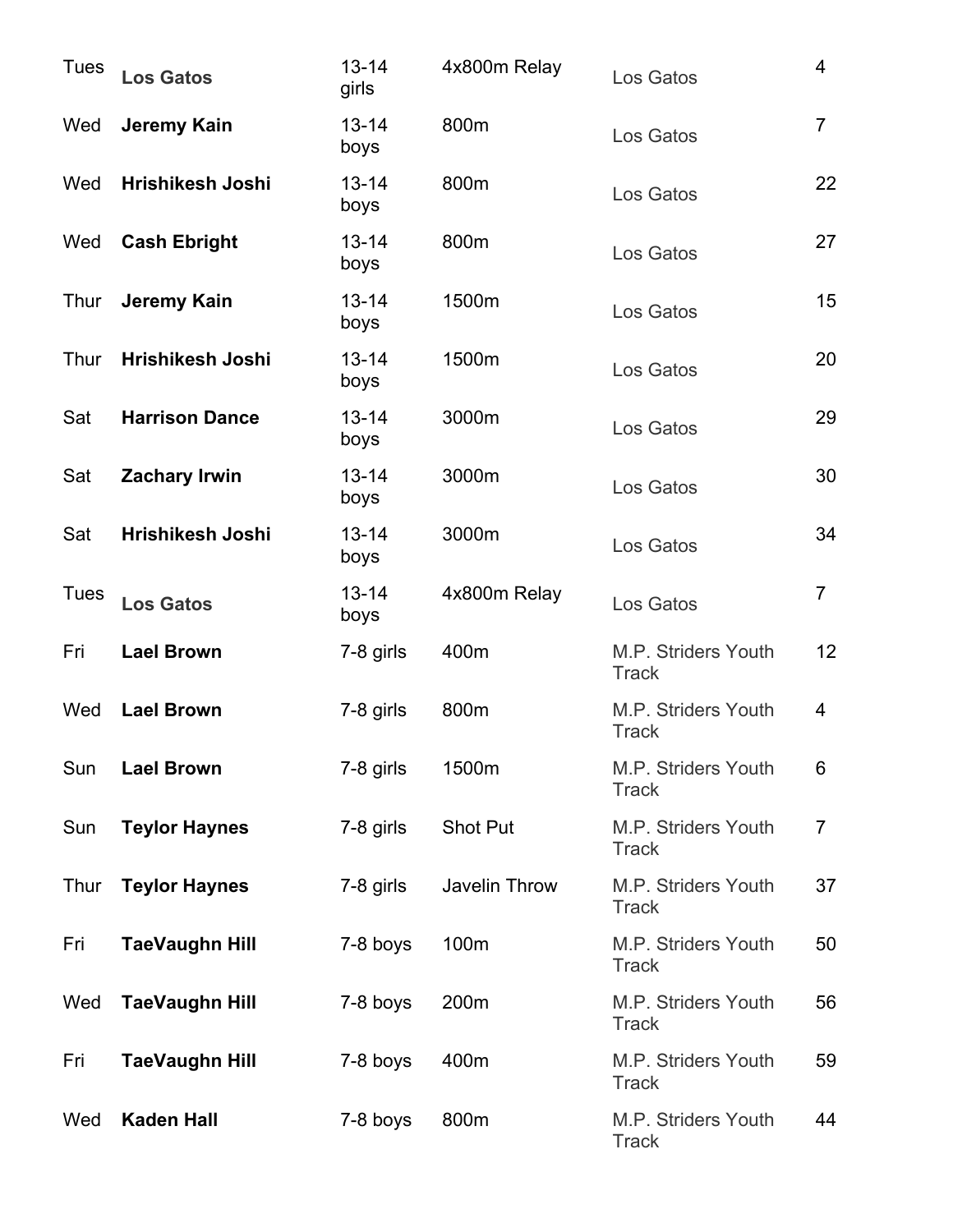| Sun  | <b>Kaden Hall</b>                          | 7-8 boys           | 1500m               | M.P. Striders Youth<br><b>Track</b>        | 17 |
|------|--------------------------------------------|--------------------|---------------------|--------------------------------------------|----|
| Thur | <b>Kaden Hall</b>                          | 7-8 boys           | <b>Shot Put</b>     | M.P. Striders Youth<br><b>Track</b>        | 24 |
| Wed  | <b>Britney Gates</b>                       | $9-10$ girls       | 800m                | M.P. Striders Youth<br><b>Track</b>        | 49 |
| Sun  | <b>Britney Gates</b>                       | $9-10$ girls       | 1500m               | M.P. Striders Youth<br><b>Track</b>        | 53 |
| Sat  | <b>Yoseff Moten</b>                        | $9-10$ boys        | <b>Shot Put</b>     | M.P. Striders Youth<br><b>Track</b>        | 50 |
| Thur | <b>Sydnie Watkins</b>                      | $11 - 12$<br>girls | 80m Hurdles         | M.P. Striders Youth<br><b>Track</b>        | 27 |
| Sat  | <b>Jada Dixon</b>                          | $11 - 12$<br>girls | Long Jump           | <b>M.P. Striders Youth</b><br><b>Track</b> | 56 |
| Thur | <b>Ashaunti Washington</b>                 | $11 - 12$<br>girls | <b>Shot Put</b>     | M.P. Striders Youth<br><b>Track</b>        | 54 |
| Sat  | <b>Ashaunti Washington</b>                 | $11 - 12$<br>girls | <b>Discus Throw</b> | M.P. Striders Youth<br><b>Track</b>        | 51 |
| Thur | <b>M.P. Striders Youth</b><br><b>Track</b> | $11 - 12$<br>girls | 4x100m Relay        | M.P. Striders Youth<br><b>Track</b>        | 31 |
| Fri  | <b>M.P. Striders Youth</b><br><b>Track</b> | $11 - 12$<br>girls | 4x400m Relay        | M.P. Striders Youth<br><b>Track</b>        | 39 |
| Tues | <b>M.P. Striders Youth</b><br><b>Track</b> | $11 - 12$<br>girls | 4x800m Relay        | M.P. Striders Youth<br><b>Track</b>        | 25 |
| Sat  | <b>Keelan Hall</b>                         | $11 - 12$<br>boys  | 3000m               | M.P. Striders Youth<br><b>Track</b>        | 50 |
| Wed  | <b>Keilee Hall</b>                         | $13 - 14$<br>girls | 800m                | M.P. Striders Youth<br><b>Track</b>        | 12 |
| Thur | <b>Keilee Hall</b>                         | $13 - 14$<br>girls | 1500m               | M.P. Striders Youth<br><b>Track</b>        | 13 |
| Wed  | <b>Keilee Hall</b>                         | $13 - 14$<br>girls | 200m Hurdles        | M.P. Striders Youth<br><b>Track</b>        | 25 |
| Sun  | <b>Sariyah Horne</b>                       | $13 - 14$<br>girls | <b>Shot Put</b>     | M.P. Striders Youth<br><b>Track</b>        | 44 |
| Sat  | <b>Sariyah Horne</b>                       | $13 - 14$<br>girls | <b>Discus Throw</b> | <b>M.P. Striders Youth</b><br><b>Track</b> | 12 |
| Fri  | <b>Sariyah Horne</b>                       | $13 - 14$<br>girls | Javelin Throw       | M.P. Striders Youth<br><b>Track</b>        | 19 |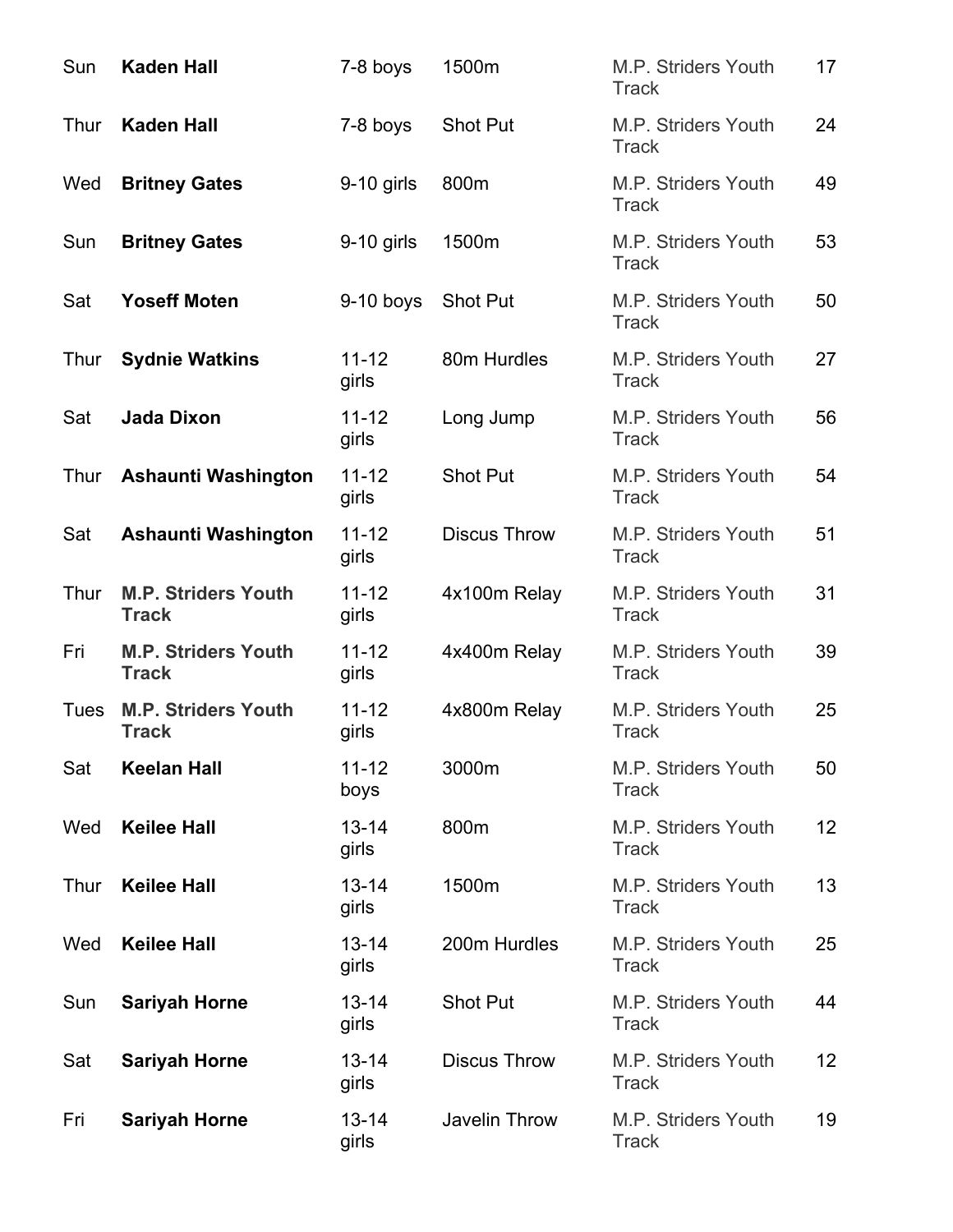| Fri  | <b>Emmanuel Jemmott</b>                   | $17 - 18$<br>boys  | 100m                 | M.P. Striders Youth<br><b>Track</b> | 58             |
|------|-------------------------------------------|--------------------|----------------------|-------------------------------------|----------------|
| Wed  | <b>Adrian Alvarez</b>                     | $17 - 18$<br>boys  | 200m                 | M.P. Striders Youth<br><b>Track</b> | 50             |
| Wed  | <b>Emmanuel Jemmott</b>                   | $17 - 18$<br>boys  | 200m                 | M.P. Striders Youth<br><b>Track</b> | 60             |
| Fri  | <b>Adrian Alvarez</b>                     | $17 - 18$<br>boys  | 400m                 | M.P. Striders Youth<br><b>Track</b> | 56             |
| Wed  | <b>Dominic Quek</b>                       | 7-8 boys           | 800m                 | <b>Marin Waves T&amp;F</b>          | $\mathbf{1}$   |
| Sun  | <b>Dominic Quek</b>                       | 7-8 boys           | 1500m                | <b>Marin Waves T&amp;F</b>          | 47             |
| Wed  | <b>John Horn</b>                          | 7-8 boys           | Javelin Throw        | Marin Waves T&F                     | 3              |
| Wed  | <b>Dominic Quek</b>                       | 7-8 boys           | Javelin Throw        | <b>Marin Waves T&amp;F</b>          | 24             |
| Mon  | <b>Adeline Johnson</b>                    | $13 - 14$<br>girls | 3000m Race Walk      | <b>Marin Waves T&amp;F</b>          | 8              |
| Thur | <b>Drake Miller</b>                       | $13 - 14$<br>boys  | High Jump            | Marin Waves T&F                     | 12             |
| Mon  | <b>Drake Miller</b>                       | $13 - 14$<br>boys  | Pentathlon           | Marin Waves T&F                     | 18             |
|      | Tues Sean Huckleberry                     | $15 - 16$<br>boys  | 3000m Race Walk      | <b>Marin Waves T&amp;F</b>          | 6              |
| Wed  | <b>Sean Huckleberry</b>                   | $15 - 16$<br>boys  | Triple Jump          | <b>Marin Waves T&amp;F</b>          | 41             |
| Sun  | <b>Carolina Andrade</b>                   | $17 - 18$<br>girls | <b>Javelin Throw</b> | Marin Waves T&F                     | 28             |
| Mon  | <b>Aleshka McPretl</b>                    | $13 - 14$<br>girls | 3000m Race Walk      | Mark Day School TC                  | 9              |
| Thur | <b>Claire Yerby</b>                       | $15 - 16$<br>girls | 1500m                | Menlo i Greyhounds<br><b>Track</b>  | $\overline{7}$ |
| Tues | <b>Menlo i Greyhounds</b><br><b>Track</b> | $15 - 16$<br>girls | 4x800m Relay         | Menlo i Greyhounds<br><b>Track</b>  | 1              |
| Wed  | <b>Calvin Katz</b>                        | $15 - 16$<br>boys  | 800m                 | Menlo i Greyhounds<br><b>Track</b>  | 40             |
| Wed  | <b>Ishaan Singh</b>                       | $15 - 16$<br>boys  | 800m                 | Menlo i Greyhounds<br><b>Track</b>  | 41             |
| Thur | <b>Ishaan Singh</b>                       | $15 - 16$<br>boys  | 1500m                | Menlo i Greyhounds<br><b>Track</b>  | 23             |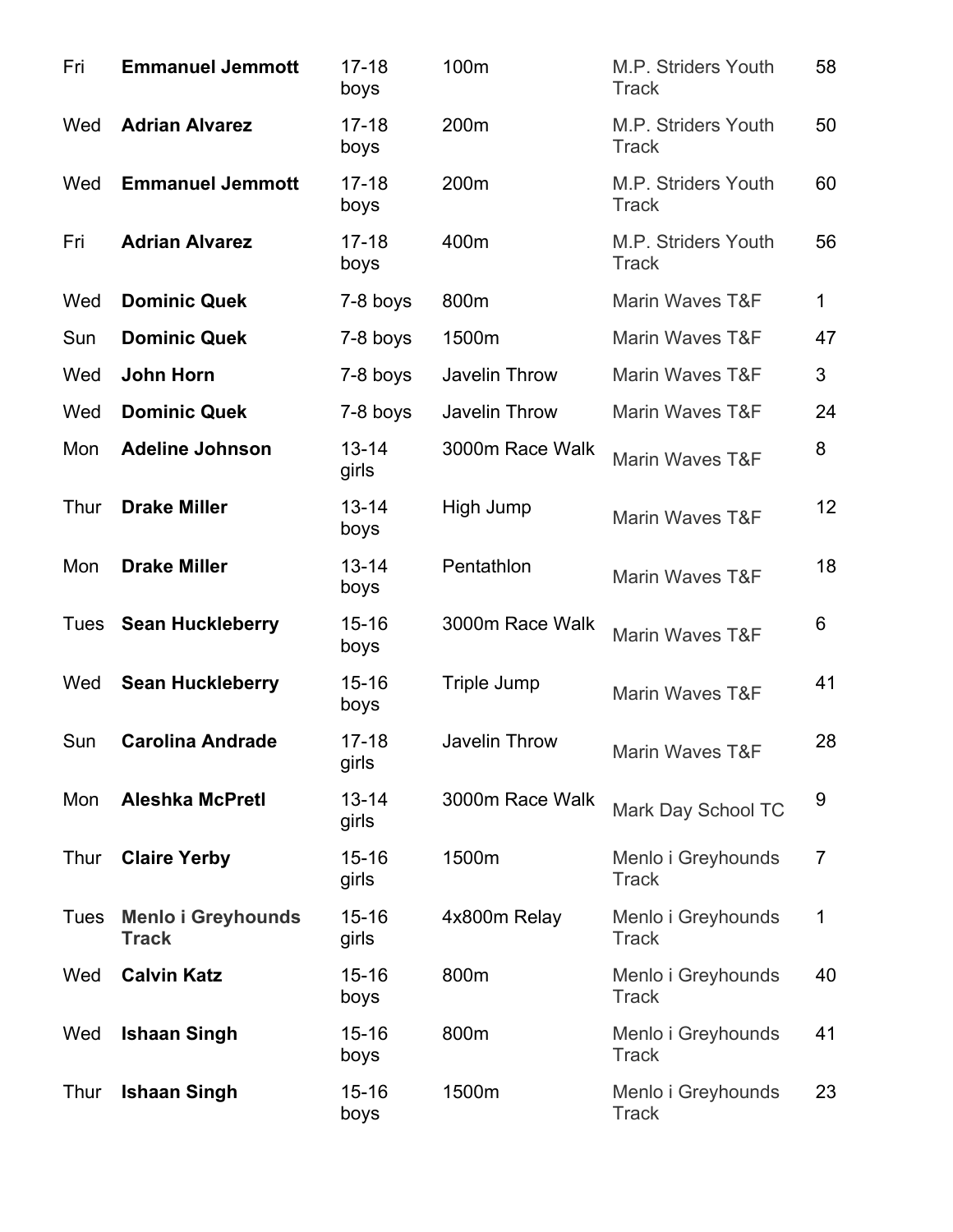| Thur | <b>Calvin Katz</b>                        | $15 - 16$<br>boys  | 1500m               | Menlo i Greyhounds<br><b>Track</b> | 35 |
|------|-------------------------------------------|--------------------|---------------------|------------------------------------|----|
| Thur | <b>Advait Krishnan</b>                    | $15 - 16$<br>boys  | 1500m               | Menlo i Greyhounds<br><b>Track</b> | 41 |
| Fri  | <b>Ishaan Singh</b>                       | $15 - 16$<br>boys  | 3000m               | Menlo i Greyhounds<br><b>Track</b> | 11 |
| Fri  | <b>Kamran Murray</b>                      | $15 - 16$<br>boys  | 3000m               | Menlo i Greyhounds<br><b>Track</b> | 18 |
| Fri  | <b>Menlo i Greyhounds</b><br><b>Track</b> | $15 - 16$<br>boys  | 4x400m Relay        | Menlo i Greyhounds<br><b>Track</b> | 43 |
| Wed  | <b>Ryan Wilson</b>                        | $17 - 18$<br>boys  | 800m                | Menlo i Greyhounds<br><b>Track</b> | 41 |
| Wed  | <b>Tanner Anderson</b>                    | $17 - 18$<br>boys  | 800m                | Menlo i Greyhounds<br><b>Track</b> | 42 |
| Wed  | <b>Jason Gomez</b>                        | $17 - 18$<br>boys  | 800m                | Menlo i Greyhounds<br><b>Track</b> | 43 |
| Thur | <b>Jason Gomez</b>                        | $17 - 18$<br>boys  | 1500m               | Menlo i Greyhounds<br><b>Track</b> | 36 |
| Thur | <b>Ryan Wilson</b>                        | $17 - 18$<br>boys  | 1500m               | Menlo i Greyhounds<br><b>Track</b> | 38 |
| Thur | <b>Tanner Anderson</b>                    | $17 - 18$<br>boys  | 1500m               | Menlo i Greyhounds<br><b>Track</b> | 42 |
| Fri  | Hrishi Kachhia                            | $17 - 18$<br>boys  | 3000m               | Menlo i Greyhounds<br><b>Track</b> | 37 |
| Tues | <b>Menlo i Greyhounds</b><br><b>Track</b> | $17 - 18$<br>boys  | 4x800m Relay        | Menlo i Greyhounds<br><b>Track</b> | 3  |
| Sat  | lan Gammal                                | $13 - 14$<br>boys  | <b>Shot Put</b>     | <b>Mission Valley T&amp;F</b>      | 51 |
| Sun  | lan Gammal                                | $13 - 14$<br>boys  | <b>Discus Throw</b> | <b>Mission Valley T&amp;F</b>      | 52 |
| Tues | <b>Rithika Vatturi</b>                    | $15 - 16$<br>girls | 3000m Race Walk     | <b>Mission Valley T&amp;F</b>      | 1  |
| Thur | <b>Andie Aymond</b>                       | $15 - 16$<br>girls | Pole Vault          | <b>Mission Valley T&amp;F</b>      | 24 |
| Thur | Leyla Azer                                | $15 - 16$<br>girls | Pole Vault          | <b>Mission Valley T&amp;F</b>      | 28 |
| Thur | <b>Vivan Nguyen</b>                       | $15 - 16$<br>girls | Pole Vault          | <b>Mission Valley T&amp;F</b>      | 39 |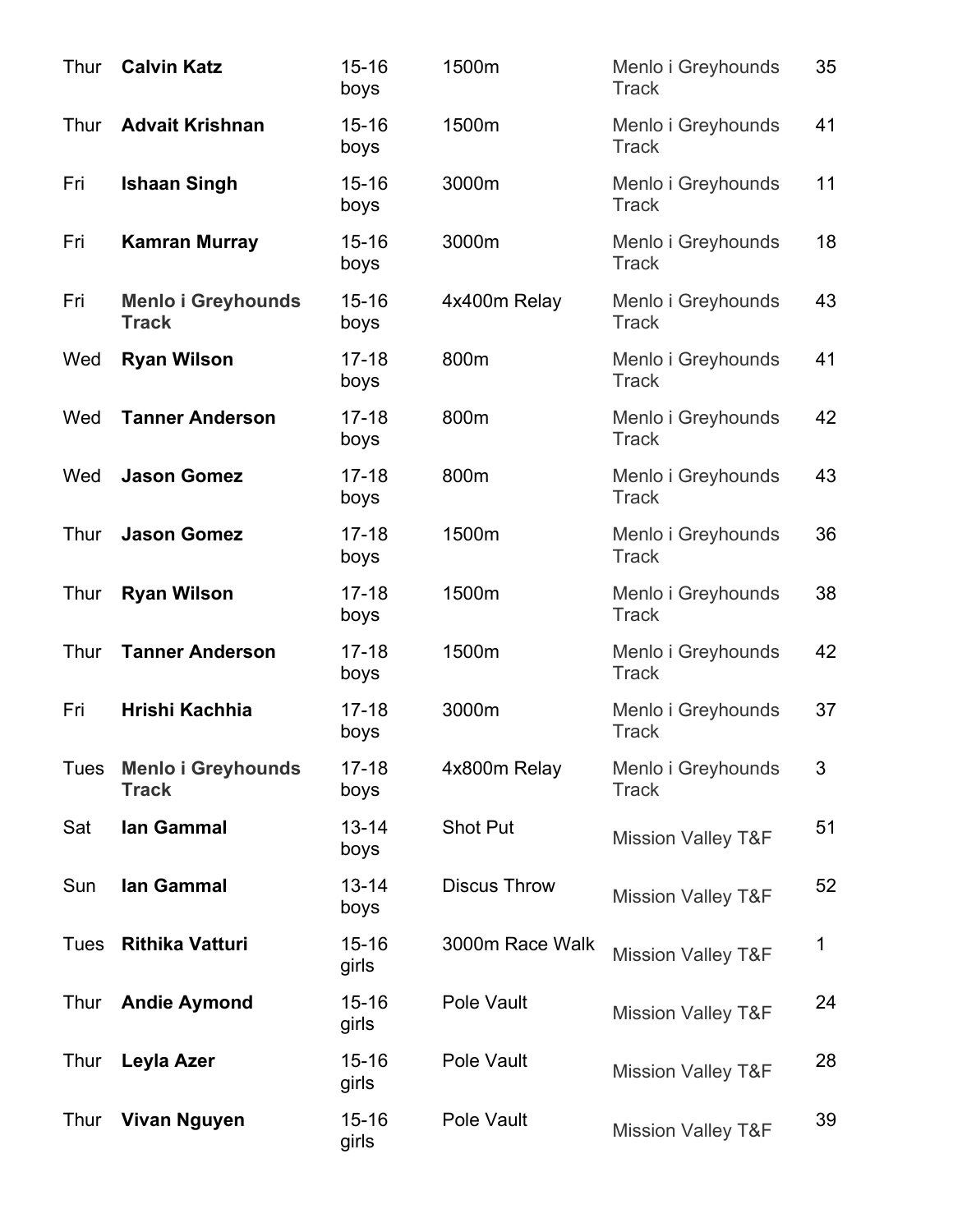| Sun         | Leyla Azer                              | $15 - 16$<br>girls | Javelin Throw         | <b>Mission Valley T&amp;F</b> | 48 |
|-------------|-----------------------------------------|--------------------|-----------------------|-------------------------------|----|
| Thur        | <b>Yadvinder Grewal</b>                 | $15 - 16$<br>boys  | 1500m                 | <b>Mission Valley T&amp;F</b> | 34 |
| Thur        | <b>Meinkaikay Kaye</b>                  | $15 - 16$<br>boys  | 110m Hurdles          | <b>Mission Valley T&amp;F</b> | 36 |
| Wed         | <b>Meinkaikay Kaye</b>                  | $15 - 16$<br>boys  | 400m Hurdles          | <b>Mission Valley T&amp;F</b> | 24 |
| Wed         | <b>Jesus Gomez</b>                      | $15 - 16$<br>boys  | 400m Hurdles          | <b>Mission Valley T&amp;F</b> | 55 |
| Mon         | <b>Yadvinder Grewal</b>                 | $15 - 16$<br>boys  | 2000m<br>Steeplechase | <b>Mission Valley T&amp;F</b> | 15 |
| Mon         | <b>Jaskaran Mohem</b>                   | $15 - 16$<br>boys  | 2000m<br>Steeplechase | <b>Mission Valley T&amp;F</b> | 17 |
| Mon         | Joseph Moran                            | $15 - 16$<br>boys  | 2000m<br>Steeplechase | <b>Mission Valley T&amp;F</b> | 20 |
| Mon         | <b>Isaac Delizo</b>                     | $15 - 16$<br>boys  | 2000m<br>Steeplechase | <b>Mission Valley T&amp;F</b> | 23 |
| Tues        | Joseph Moran                            | $15 - 16$<br>boys  | 3000m Race Walk       | <b>Mission Valley T&amp;F</b> | 1  |
| Tues        | <b>Osbaldo Longoria-</b><br><b>Nava</b> | $15 - 16$<br>boys  | 3000m Race Walk       | <b>Mission Valley T&amp;F</b> | 3  |
| Tues        | <b>Kalani Seymore</b>                   | $15 - 16$<br>boys  | 3000m Race Walk       | <b>Mission Valley T&amp;F</b> | 4  |
| Tues        | <b>Mason Oania</b>                      | $15 - 16$<br>boys  | 3000m Race Walk       | <b>Mission Valley T&amp;F</b> | 8  |
| Sat         | <b>Zackary Soares</b>                   | $15 - 16$<br>boys  | Pole Vault            | <b>Mission Valley T&amp;F</b> | 27 |
| Wed         | <b>Kalani Seymore</b>                   | $15 - 16$<br>boys  | Triple Jump           | <b>Mission Valley T&amp;F</b> | 50 |
| Tues        | <b>Meinkaikay Kaye</b>                  | $15 - 16$<br>boys  | Decathlon             | <b>Mission Valley T&amp;F</b> | 19 |
| Fri         | <b>Mission Valley T&amp;F</b>           | $15 - 16$<br>boys  | 4x400m Relay          | <b>Mission Valley T&amp;F</b> | 39 |
| Fri         | <b>Mission Valley T&amp;F</b>           | $15 - 16$<br>boys  | 4x400m Relay          | <b>Mission Valley T&amp;F</b> | 41 |
| <b>Tues</b> | <b>Mission Valley T&amp;F</b>           | $15 - 16$<br>boys  | 4x800m Relay          | <b>Mission Valley T&amp;F</b> | 10 |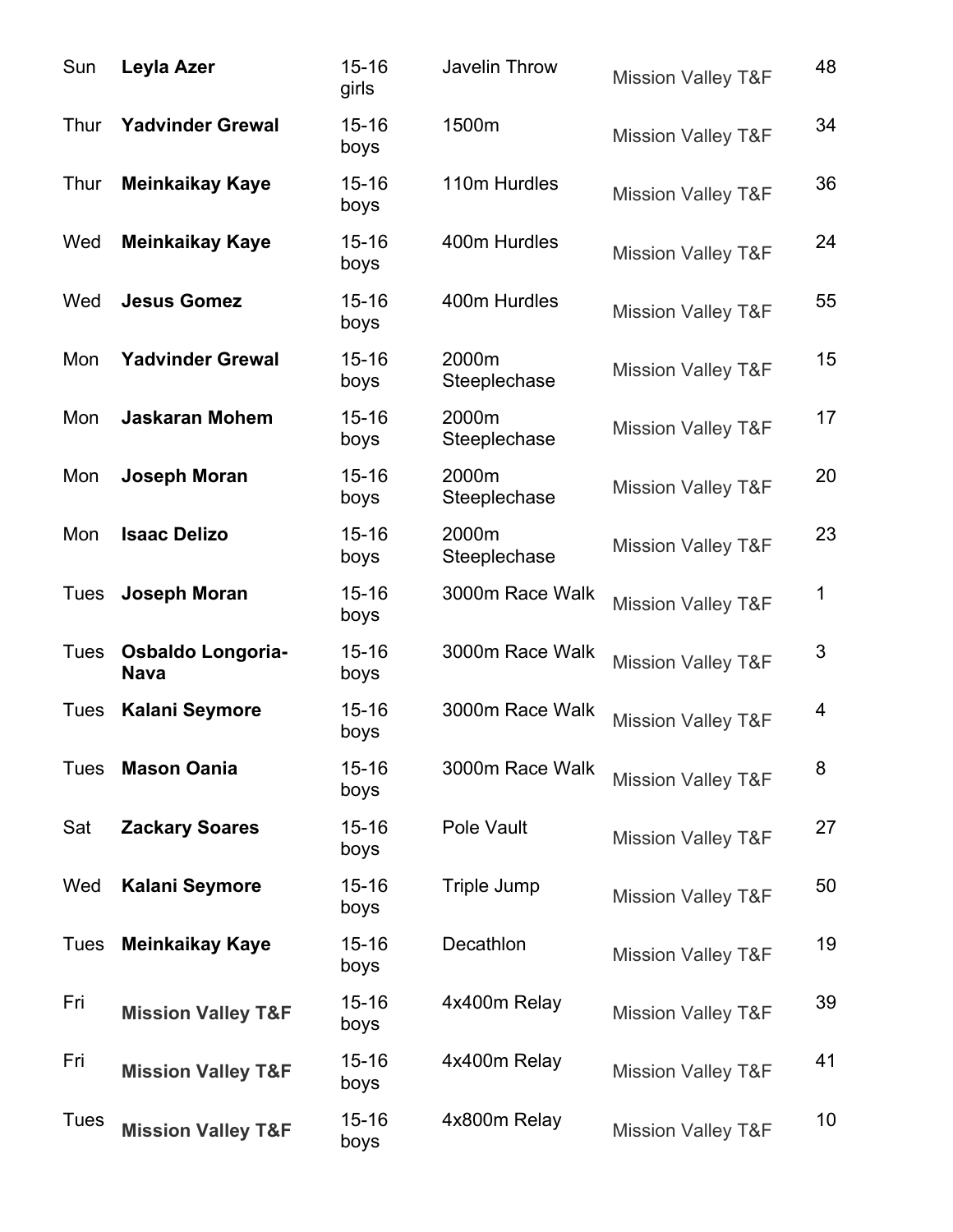| <b>Tues</b> | <b>Mission Valley T&amp;F</b> | $15 - 16$<br>boys  | 4x800m Relay          | <b>Mission Valley T&amp;F</b> | 25 |
|-------------|-------------------------------|--------------------|-----------------------|-------------------------------|----|
| <b>Tues</b> | Priyanka Vatturi              | $17 - 18$<br>girls | 3000m Race Walk       | <b>Mission Valley T&amp;F</b> | 9  |
| Thur        | Roohi Khan                    | $17 - 18$<br>girls | Long Jump             | <b>Mission Valley T&amp;F</b> | 57 |
| Fri         | Roohi Khan                    | $17 - 18$<br>girls | Triple Jump           | <b>Mission Valley T&amp;F</b> | 55 |
| Mon         | <b>Noel Austria</b>           | $17 - 18$<br>boys  | 2000m<br>Steeplechase | <b>Mission Valley T&amp;F</b> | 37 |
| Sun         | <b>Nicholas Gammal</b>        | $17 - 18$<br>boys  | Pole Vault            | <b>Mission Valley T&amp;F</b> | 17 |
| Sun         | <b>Brandon Quimson</b>        | $17 - 18$<br>boys  | Pole Vault            | <b>Mission Valley T&amp;F</b> | 18 |
| Wed         | <b>Jared Tansimore</b>        | $17 - 18$<br>boys  | Long Jump             | <b>Mission Valley T&amp;F</b> | 43 |
| Sat         | <b>Nicholas Gammal</b>        | $17 - 18$<br>boys  | Javelin Throw         | <b>Mission Valley T&amp;F</b> | 44 |
| Tues        | <b>Nicholas Gammal</b>        | $17 - 18$<br>boys  | Decathlon             | <b>Mission Valley T&amp;F</b> | 19 |
| Fri         | <b>Mission Valley T&amp;F</b> | $17 - 18$<br>boys  | 4x400m Relay          | <b>Mission Valley T&amp;F</b> | 42 |
| Tues        | <b>Mission Valley T&amp;F</b> | $17 - 18$<br>boys  | 4x800m Relay          | <b>Mission Valley T&amp;F</b> | 22 |
| Wed         | <b>Mia Rueb</b>               | $11 - 12$<br>girls | 800m                  | <b>Mount Diablo Heat</b>      | 36 |
| Sun         | <b>Mia Rueb</b>               | $11 - 12$<br>girls | 1500m                 | <b>Mount Diablo Heat</b>      | 42 |
| Wed         | <b>Paige Nutter</b>           | $11 - 12$<br>girls | Javelin Throw         | <b>Mount Diablo Heat</b>      | 52 |
| Wed         | Aakash Arumugam               | $11 - 12$<br>boys  | 800m                  | <b>Mount Diablo Heat</b>      | 56 |
| Sun         | Aakash Arumugam               | $11 - 12$<br>boys  | 1500m                 | <b>Mount Diablo Heat</b>      | 41 |
| Sat         | <b>Aakash Arumugam</b>        | $11 - 12$<br>boys  | 3000m                 | <b>Mount Diablo Heat</b>      | 46 |
| Thur        | <b>Gracie DeFina</b>          | 9-10 girls         | Javelin Throw         | Napa Track                    | 44 |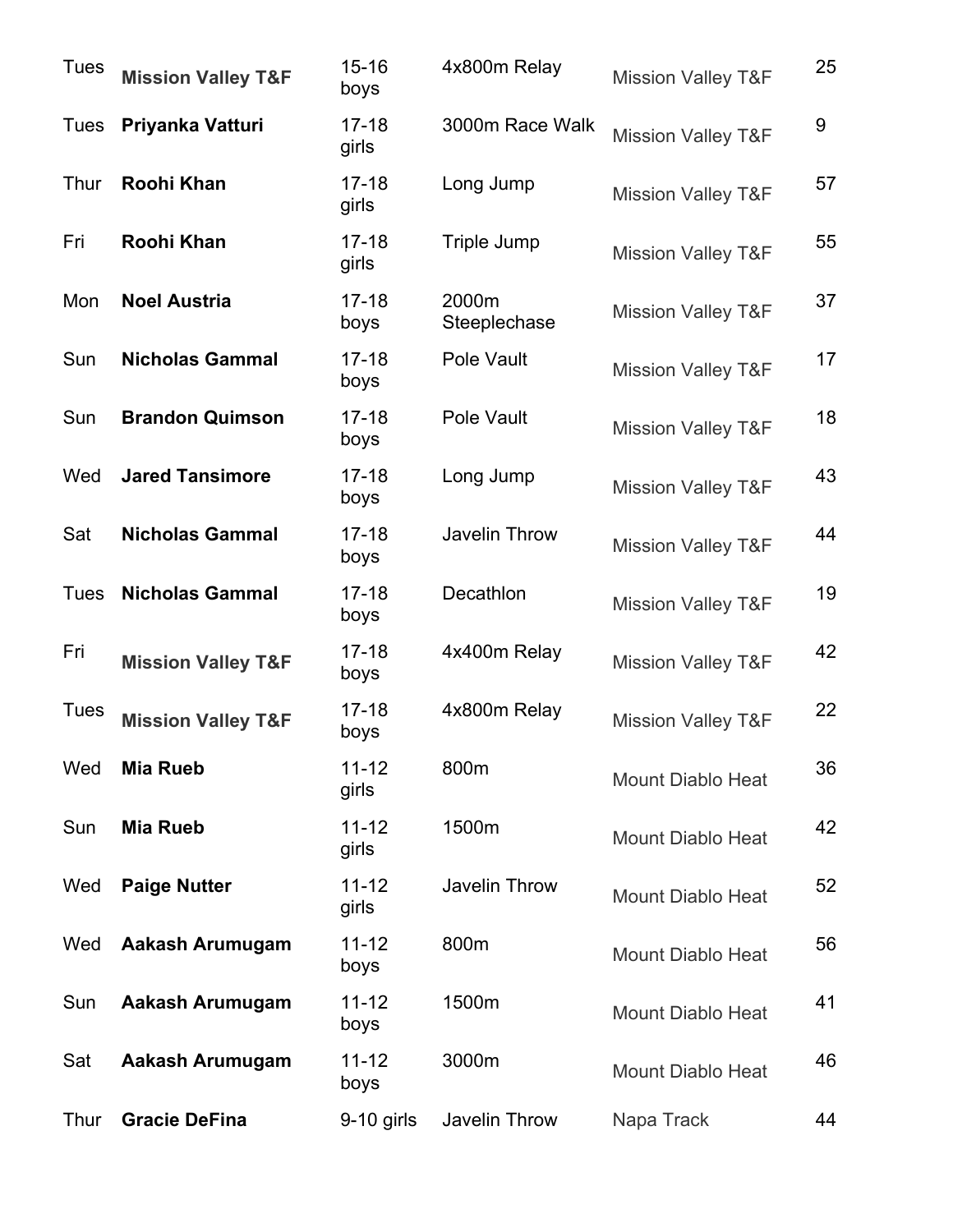| Fri         | <b>Ryan Searl</b>        | $15 - 16$<br>boys  | 100m                | Napa Track          | 24             |
|-------------|--------------------------|--------------------|---------------------|---------------------|----------------|
| Tues        | <b>Solomon Tinnon</b>    | $17 - 18$<br>boys  | Decathlon           | Napa Track          | 17             |
| Wed         | <b>Ava Torgersen</b>     | 7-8 girls          | 800m                | Oakland Cubs        | 18             |
| Sun         | <b>Ava Torgersen</b>     | 7-8 girls          | 1500m               | <b>Oakland Cubs</b> | 19             |
| Thur        | <b>Ava Torgersen</b>     | 7-8 girls          | Javelin Throw       | <b>Oakland Cubs</b> | 20             |
| Sun         | Dyson Kobayashi          | 7-8 boys           | 1500m               | <b>Oakland Cubs</b> | 36             |
| Sat         | Dyson Kobayashi          | 7-8 boys           | Long Jump           | <b>Oakland Cubs</b> | 53             |
| Sun         | <b>Talia Green</b>       | $11 - 12$<br>girls | 1500m               | Oakland Cubs        | 38             |
| Sat         | <b>Talia Green</b>       | $11 - 12$<br>girls | 3000m               | <b>Oakland Cubs</b> | 33             |
| Mon         | <b>Talia Green</b>       | $11 - 12$<br>girls | 1500m Race Walk     | Oakland Cubs        | $\overline{2}$ |
| Fri         | <b>Brooke Chatman</b>    | $9-10$ girls       | 100m                | Oakland PAL         | 43             |
| Fri         | <b>Brooke Chatman</b>    | $9-10$ girls       | 400m                | Oakland PAL         | 45             |
| Fri         | <b>Phinehas Browne</b>   | $9-10$ boys        | 100m                | Oakland PAL         | 40             |
| Fri         | <b>Malek Wright</b>      | $9-10$ boys        | 100m                | Oakland PAL         | 55             |
| Wed         | <b>Phinehas Browne</b>   | $9-10$ boys        | 200m                | <b>Oakland PAL</b>  | 29             |
| Fri         | <b>Phinehas Browne</b>   | $9-10$ boys        | 400m                | Oakland PAL         | 35             |
| Wed         | <b>Leila Fite</b>        | $11 - 12$<br>girls | 200m                | <b>Oakland PAL</b>  | 59             |
| Thur        | <b>Malaysha Williams</b> | $13 - 14$<br>girls | 100m Hurdles        | Oakland PAL         | 45             |
| Thur        | <b>Kelani Guyton</b>     | $13 - 14$<br>girls | 100m Hurdles        | Oakland PAL         | 47             |
| Fri         | <b>Malaysha Williams</b> | $13 - 14$<br>girls | Long Jump           | Oakland PAL         | 39             |
| Wed         | <b>Breana Williams</b>   | $15 - 16$<br>girls | <b>Shot Put</b>     | Oakland PAL         | 42             |
| Fri         | <b>Breana Williams</b>   | $15 - 16$<br>girls | <b>Discus Throw</b> | Oakland PAL         | 38             |
| <b>Tues</b> | <b>Breana Williams</b>   | $15 - 16$<br>girls | <b>Hammer Throw</b> | Oakland PAL         | 35             |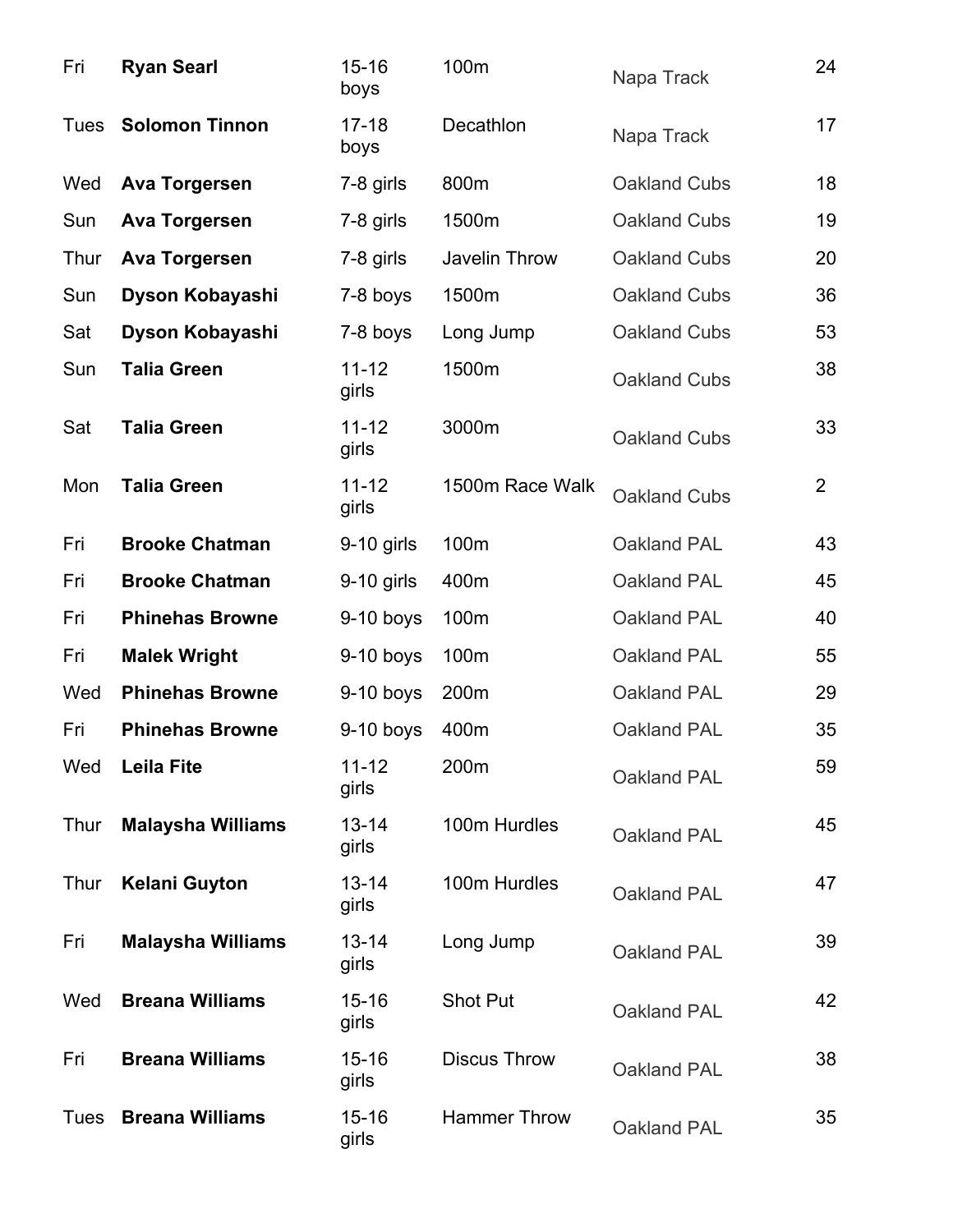| Wed  | <b>Kwanna Smith</b>                      | $9-10$ boys        | 200m                | Pantera TC                                | 39             |
|------|------------------------------------------|--------------------|---------------------|-------------------------------------------|----------------|
| Fri  | <b>Kwanna Smith</b>                      | $9-10$ boys        | 400m                | Pantera TC                                | 47             |
| Wed  | <b>Kwanna Smith</b>                      | $9-10$ boys        | 800m                | Pantera TC                                | 39             |
| Fri  | Diya Mahadevan                           | 7-8 girls          | 100m                | Peninsula Flyers                          | 35             |
| Fri  | Diya Mahadevan                           | 7-8 girls          | 400m                | Peninsula Flyers                          | 37             |
| Wed  | <b>Devon Tussing-</b><br><b>Adkinson</b> | $9-10$ girls       | 800m                | Peninsula Flyers                          | 45             |
| Sun  | <b>Devon Tussing-</b><br><b>Adkinson</b> | $9-10$ girls       | 1500m               | Peninsula Flyers                          | 45             |
| Wed  | <b>Devon Tussing-</b><br><b>Adkinson</b> | $9-10$ girls       | High Jump           | Peninsula Flyers                          | 29             |
| Mon  | <b>Kyle Velasco</b>                      | $11 - 12$<br>boys  | 1500m Race Walk     | Peninsula Flyers                          | $\overline{7}$ |
| Thur | <b>Lawrence Baylor Jr</b>                | $13 - 14$<br>boys  | High Jump           | Peninsula Flyers                          | 59             |
| Thur | <b>Jamieson Strunk</b>                   | $9-10$ boys        | Javelin Throw       | <b>Revolution Express</b><br><b>Track</b> | 16             |
| Fri  | <b>Jacob McBeth</b>                      | $15 - 16$<br>boys  | 100m                | <b>RPM Legacy</b>                         | 26             |
| Wed  | <b>Jacob McBeth</b>                      | $15 - 16$<br>boys  | 200m                | <b>RPM Legacy</b>                         | 50             |
| Fri  | <b>George Santos</b>                     | $13 - 14$<br>boys  | 100m                | Santa Rosa Express                        | 17             |
| Wed  | <b>George Santos</b>                     | $13 - 14$<br>boys  | 200m                | Santa Rosa Express                        | 47             |
| Thur | <b>James Hendrix</b>                     | $17 - 18$<br>boys  | <b>Discus Throw</b> | <b>Sierra Foothill TC</b>                 | 49             |
| Sat  | <b>James Hendrix</b>                     | $17 - 18$<br>boys  | Javelin Throw       | Sierra Foothill TC                        | 49             |
| Fri  | Oluwadamilola Ajala                      | $9-10$ girls       | 100m                | <b>Steel Gazelles</b>                     | 31             |
| Wed  | Oluwadamilola Ajala                      | $9-10$ girls       | 200m                | <b>Steel Gazelles</b>                     | 43             |
| Fri  | <b>Lynee Sims</b>                        | $13 - 14$<br>girls | 100m                | <b>Steel Gazelles</b>                     | 50             |
| Sat  | <b>Naomi Sachs</b>                       | $13 - 14$<br>girls | High Jump           | <b>Steel Gazelles</b>                     | 51             |
| Fri  | <b>Naomi Sachs</b>                       | $13 - 14$          | Long Jump           | <b>Steel Gazelles</b>                     | 44             |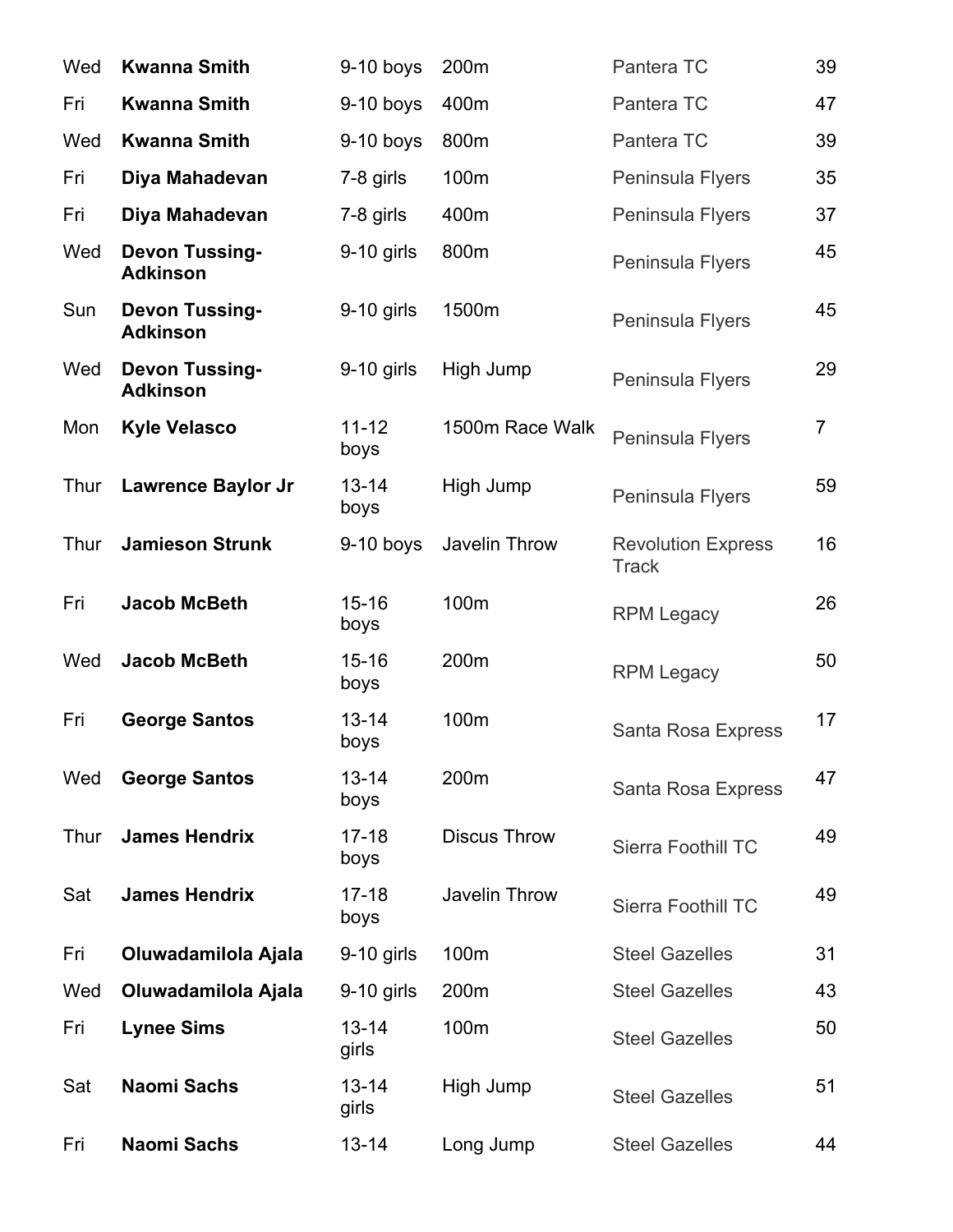|             |                            | girls              |                      |                        |    |
|-------------|----------------------------|--------------------|----------------------|------------------------|----|
| Thur        | <b>Naomi Sachs</b>         | $13 - 14$<br>girls | Triple Jump          | <b>Steel Gazelles</b>  | 43 |
| Thur        | <b>Ceyean Brown</b>        | $9-10$ boys        | Javelin Throw        | Swoop Time             | 41 |
| Sun         | <b>Abigail McSpadden</b>   | $9-10$ girls       | Long Jump            | <b>Team Onalysis</b>   | 11 |
| Sun         | <b>Wesley Winn</b>         | $9-10$ boys        | Long Jump            | <b>Team Onalysis</b>   | 59 |
| Wed         | <b>Catherine Kreutzen</b>  | $13 - 14$<br>girls | 200m Hurdles         | <b>Team Onalysis</b>   | 45 |
| Mon         | <b>Andrew McSpadden</b>    | $13 - 14$<br>boys  | 3000m Race Walk      | <b>Team Onalysis</b>   | 9  |
| Thur        | <b>Kobi Davis</b>          | $15 - 16$<br>boys  | 110m Hurdles         | <b>Team Onalysis</b>   | 49 |
| Wed         | <b>Mateo Carter-Gilkey</b> | 7-8 boys           | 200m                 | The Raptors            | 55 |
| Sat         | <b>Mateo Carter-Gilkey</b> | 7-8 boys           | Long Jump            | The Raptors            | 45 |
| Wed         | <b>Otto Montgomery</b>     | $11 - 12$<br>boys  | 800m                 | The Raptors            | 49 |
| Wed         | <b>Katelyn Cuneo</b>       | $17 - 18$<br>girls | High Jump            | <b>Trailblazers TC</b> | 36 |
| Wed         | <b>Katelyn Cuneo</b>       | $17 - 18$<br>girls | <b>Shot Put</b>      | <b>Trailblazers TC</b> | 42 |
| Sun         | <b>Katelyn Cuneo</b>       | $17 - 18$<br>girls | <b>Javelin Throw</b> | <b>Trailblazers TC</b> | 15 |
| Wed         | <b>Oliver Gates</b>        | $17 - 18$<br>boys  | Long Jump            | <b>Trailblazers TC</b> | 41 |
| Fri         | <b>Oliver Gates</b>        | $17 - 18$<br>boys  | Triple Jump          | <b>Trailblazers TC</b> | 28 |
| Fri         | <b>Dynistee Tuua</b>       | 7-8 girls          | 100m                 | Umoja                  | 46 |
| Wed         | <b>Dynistee Tuua</b>       | 7-8 girls          | 200m                 | Umoja                  | 50 |
| Sun         | <b>Naliah Lomax</b>        | 9-10 girls         | 1500m                | Umoja                  | 56 |
| Fri         | <b>Daylen Dixon</b>        | $9-10$ boys        | 400m                 | Umoja                  | 62 |
| Wed         | <b>Daylen Dixon</b>        | $9-10$ boys        | 800m                 | Umoja                  | 50 |
| Sun         | <b>Daylen Dixon</b>        | $9-10$ boys        | 1500m                | Umoja                  | 38 |
| <b>Tues</b> | <b>Daylen Dixon</b>        | $9-10$ boys        | Triathlon            | Umoja                  | 32 |
| Fri         | <b>Cecily Kingsley-</b>    | $11 - 12$          | 100m                 | Umoja                  | 54 |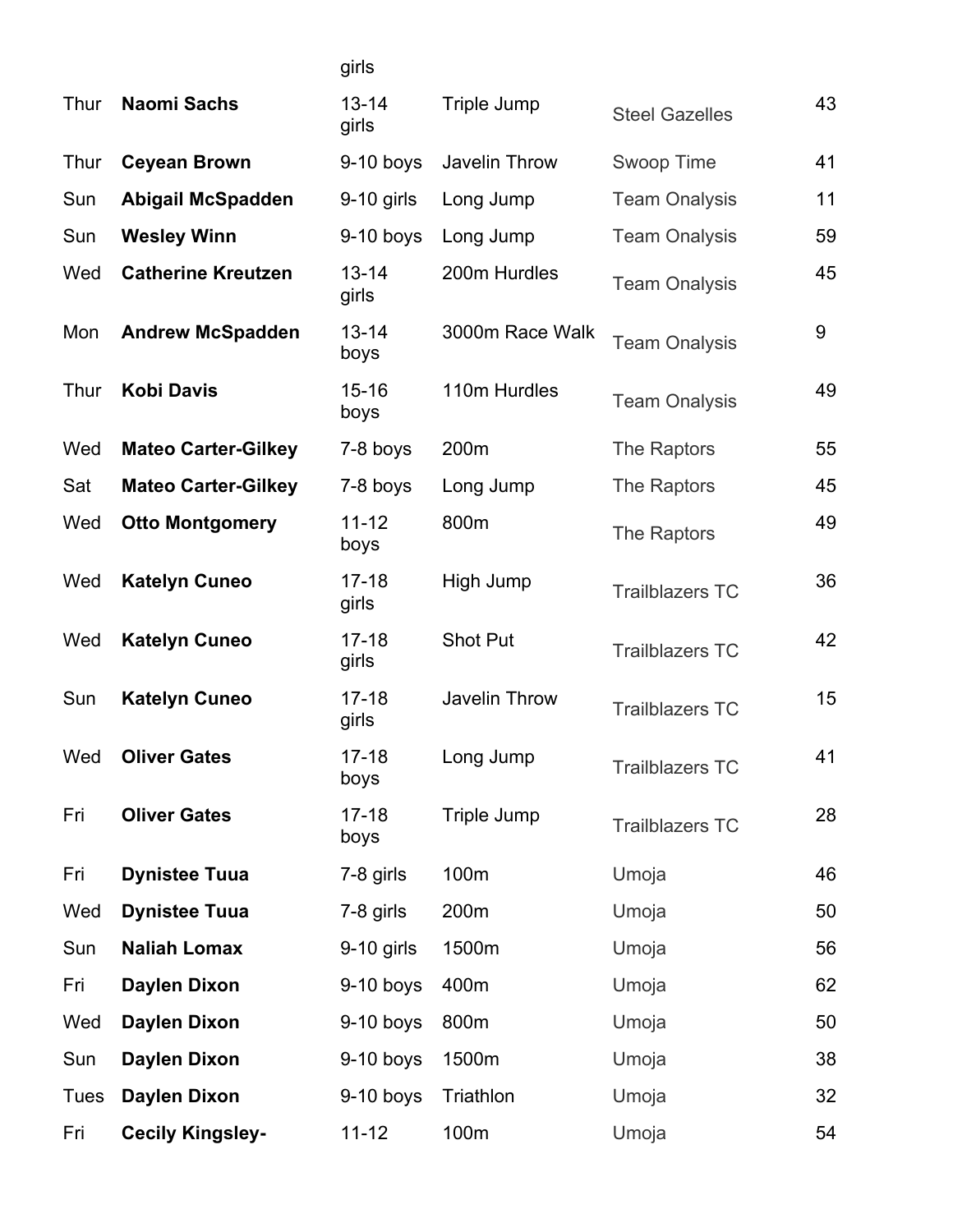|             | <b>Williams</b>                            | girls              |               |       |                |
|-------------|--------------------------------------------|--------------------|---------------|-------|----------------|
| Fri         | <b>Shaunise Tuua</b>                       | $11 - 12$<br>girls | 100m          | Umoja | 55             |
| Thur        | <b>Taylor Oden</b>                         | $11 - 12$<br>girls | 80m Hurdles   | Umoja | 24             |
| Sun         | <b>Taylor Oden</b>                         | $11 - 12$<br>girls | High Jump     | Umoja | $6\phantom{1}$ |
| Sun         | <b>Cecily Kingsley-</b><br><b>Williams</b> | $11 - 12$<br>girls | High Jump     | Umoja | 26             |
| Sat         | <b>Aditi Sagi</b>                          | $11 - 12$<br>girls | Long Jump     | Umoja | 38             |
| Sat         | <b>Lauren Chan</b>                         | $11 - 12$<br>girls | Long Jump     | Umoja | 49             |
| Wed         | <b>Jasleen Tomasetti</b>                   | $11 - 12$<br>girls | Javelin Throw | Umoja | 21             |
| <b>Tues</b> | <b>Taylor Oden</b>                         | $11 - 12$<br>girls | Pentathlon    | Umoja | 16             |
| Thur        | Umoja                                      | $11 - 12$<br>girls | 4x100m Relay  | Umoja | 17             |
| Fri         | Umoja                                      | $11 - 12$<br>girls | 4x400m Relay  | Umoja | 21             |
| Fri         | Umoja                                      | $11 - 12$<br>girls | 4x400m Relay  | Umoja | 29             |
| <b>Tues</b> | Umoja                                      | $11 - 12$<br>girls | 4x800m Relay  | Umoja | 21             |
| Wed         | <b>Claude Kingsley-</b><br><b>Williams</b> | $11 - 12$<br>boys  | 200m          | Umoja | 32             |
| Fri         | <b>Claude Kingsley-</b><br><b>Williams</b> | $11 - 12$<br>boys  | 400m          | Umoja | 23             |
| Fri         | <b>Alexandra Rumford</b>                   | $13 - 14$<br>girls | 400m          | Umoja | 50             |
| Sat         | <b>Isabelle Chan</b>                       | $13 - 14$<br>girls | 3000m         | Umoja | 45             |
| Thur        | Shayana Tomasetti                          | $13 - 14$<br>girls | 100m Hurdles  | Umoja | 16             |
| Thur        | <b>Bethany Chan</b>                        | $13 - 14$<br>girls | 100m Hurdles  | Umoja | 26             |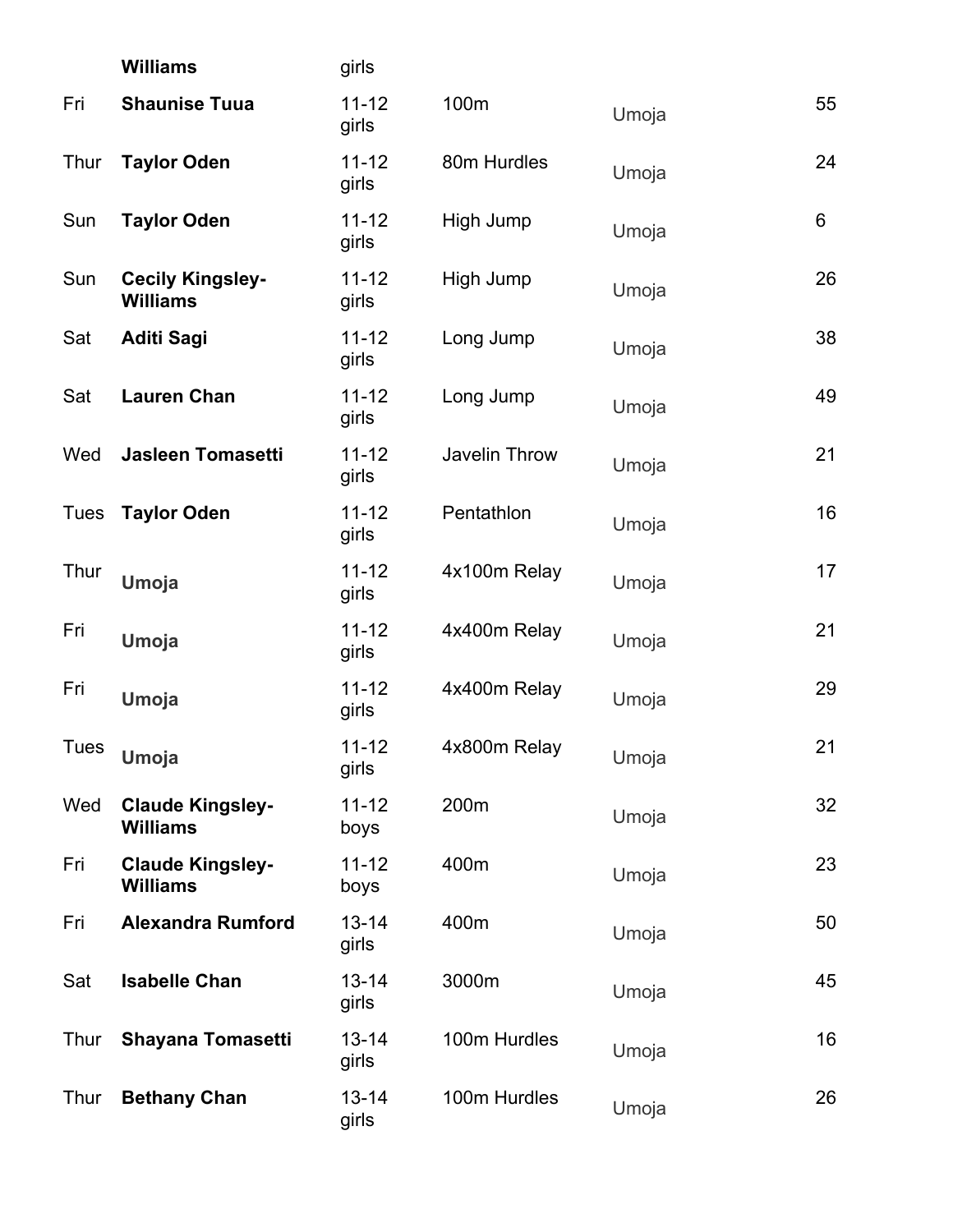| Wed         | <b>Shayana Tomasetti</b> | $13 - 14$<br>girls | 200m Hurdles  | Umoja | 33 |
|-------------|--------------------------|--------------------|---------------|-------|----|
| Thur        | <b>Bethany Chan</b>      | $13 - 14$<br>girls | Triple Jump   | Umoja | 14 |
| Fri         | Jayla Dixon              | $13 - 14$<br>girls | Javelin Throw | Umoja | 49 |
| Mon         | <b>Bethany Chan</b>      | $13 - 14$<br>girls | Pentathlon    | Umoja | 19 |
| Thur        | Umoja                    | $13 - 14$<br>girls | 4x100m Relay  | Umoja | 31 |
| Fri         | Umoja                    | $13 - 14$<br>girls | 4x400m Relay  | Umoja | 28 |
| Fri         | Umoja                    | $13 - 14$<br>girls | 4x400m Relay  | Umoja | 40 |
| <b>Tues</b> | Umoja                    | $13 - 14$<br>girls | 4x800m Relay  | Umoja | 20 |
| Fri         | <b>Mihir Kale</b>        | $13 - 14$<br>boys  | 100m          | Umoja | 46 |
| Fri         | <b>Rohan Malyala</b>     | $13 - 14$<br>boys  | 100m          | Umoja | 58 |
| Fri         | <b>Manyu Yara</b>        | $13 - 14$<br>boys  | 400m          | Umoja | 62 |
| Thur        | <b>Miles Roberts</b>     | $13 - 14$<br>boys  | High Jump     | Umoja | 22 |
| Sat         | <b>Rohan Malyala</b>     | $13 - 14$<br>boys  | Long Jump     | Umoja | 46 |
| Thur        | <b>Umoja</b>             | $13 - 14$<br>boys  | 4x100m Relay  | Umoja | 25 |
| Fri         | <b>Umoja</b>             | $13 - 14$<br>boys  | 4x400m Relay  | Umoja | 29 |
| Fri         | <b>Maya Lew</b>          | $15 - 16$<br>girls | 100m          | Umoja | 51 |
| Fri         | <b>Maya Lew</b>          | $15 - 16$<br>girls | 400m          | Umoja | 61 |
| Wed         | <b>Maya Lew</b>          | $15 - 16$<br>girls | 800m          | Umoja | 24 |
| Sun         | <b>Maya Lew</b>          | $15 - 16$<br>girls | Javelin Throw | Umoja | 36 |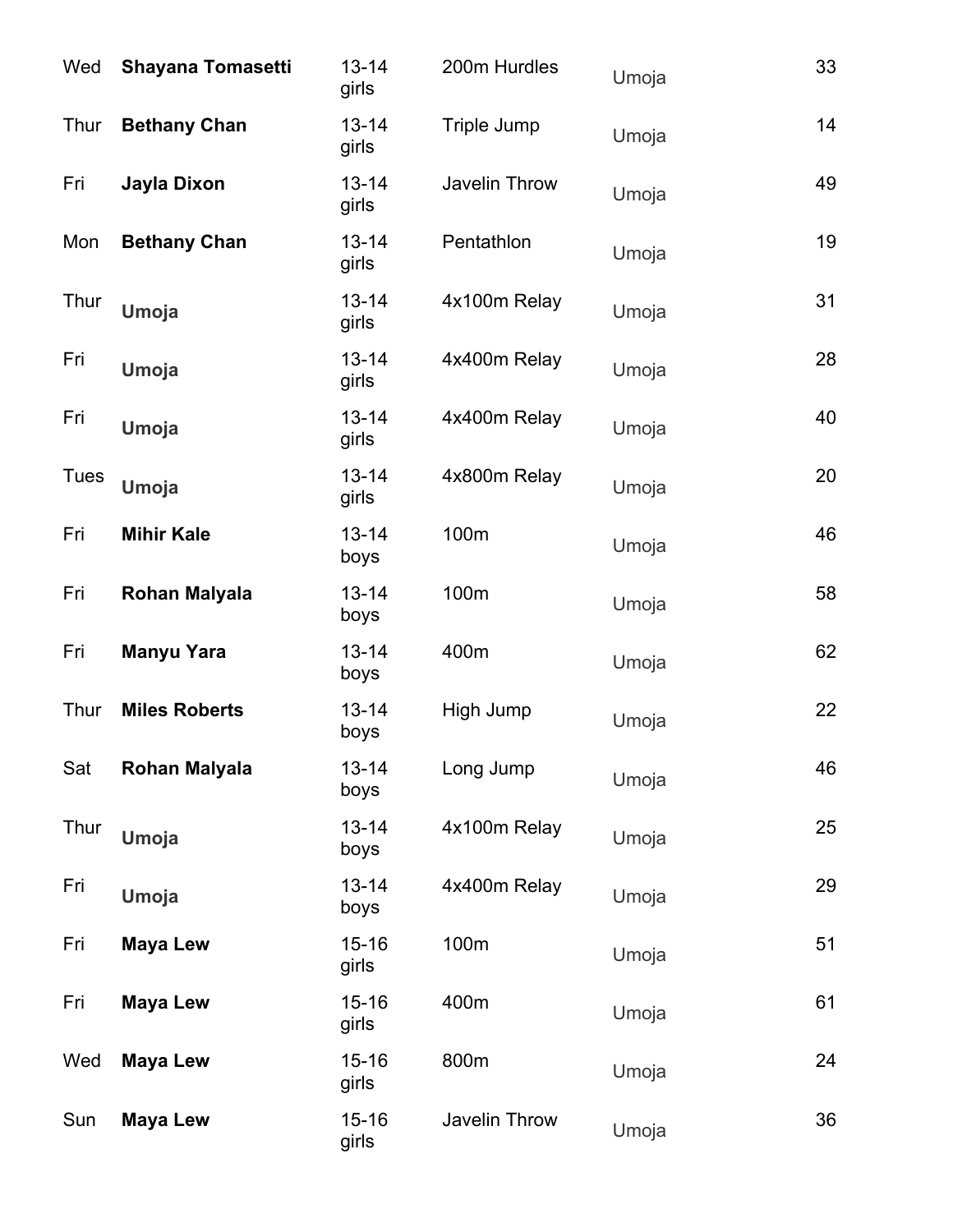| <b>Tues</b> | <b>Maya Lew</b>          | $15 - 16$<br>girls | Heptathlon      | Umoja      | 16             |
|-------------|--------------------------|--------------------|-----------------|------------|----------------|
| Fri         | <b>Kurtis Lee</b>        | $15 - 16$<br>boys  | 100m            | Umoja      | 1              |
| Fri         | <b>Nathaniel Mata</b>    | $15 - 16$<br>boys  | 100m            | Umoja      | 27             |
| Wed         | <b>Kurtis Lee</b>        | $15 - 16$<br>boys  | 200m            | Umoja      | 3              |
| Wed         | <b>Nathaniel Mata</b>    | $15 - 16$<br>boys  | 200m            | Umoja      | 47             |
| Wed         | Manogya Yara             | $15 - 16$<br>boys  | 800m            | Umoja      | 45             |
| Thur        | <b>Nathaniel Mata</b>    | $15 - 16$<br>boys  | Long Jump       | Umoja      | 58             |
| Sat         | <b>Kurtis Lee</b>        | $15 - 16$<br>boys  | Javelin Throw   | Umoja      | 25             |
| Thur        | Umoja                    | $15 - 16$<br>boys  | 4x100m Relay    | Umoja      | 28             |
| Fri         | Umoja                    | $15 - 16$<br>boys  | 4x400m Relay    | Umoja      | 28             |
| <b>Tues</b> | Umoja                    | $15 - 16$<br>boys  | 4x800m Relay    | Umoja      | 14             |
| Wed         | <b>Jamal Adam</b>        | $17 - 18$<br>boys  | 800m            | Umoja      | 50             |
| Wed         | <b>Jamal Adam</b>        | $17 - 18$<br>boys  | 400m Hurdles    | Umoja      | 58             |
| Sun         | <b>Reese Hanna</b>       | $9-10$ girls       | Long Jump       | Unattached | 18             |
| Sat         | <b>Corey Fuller</b>      | $9-10$ boys        | <b>Shot Put</b> | Unattached | 48             |
| Thur        | <b>Corey Fuller</b>      | $9-10$ boys        | Javelin Throw   | Unattached | 51             |
| Wed         | <b>Faylinn Berkowitz</b> | $13 - 14$<br>girls | 800m            | Unattached | 26             |
| Thur        | <b>Faylinn Berkowitz</b> | $13 - 14$<br>girls | 1500m           | Unattached | 36             |
| Sat         | <b>Isabella Chilcutt</b> | $13 - 14$<br>girls | High Jump       | Unattached | $\overline{2}$ |
| Sat         | <b>Rosie Bultman</b>     | $13 - 14$<br>girls | High Jump       | Unattached | 52             |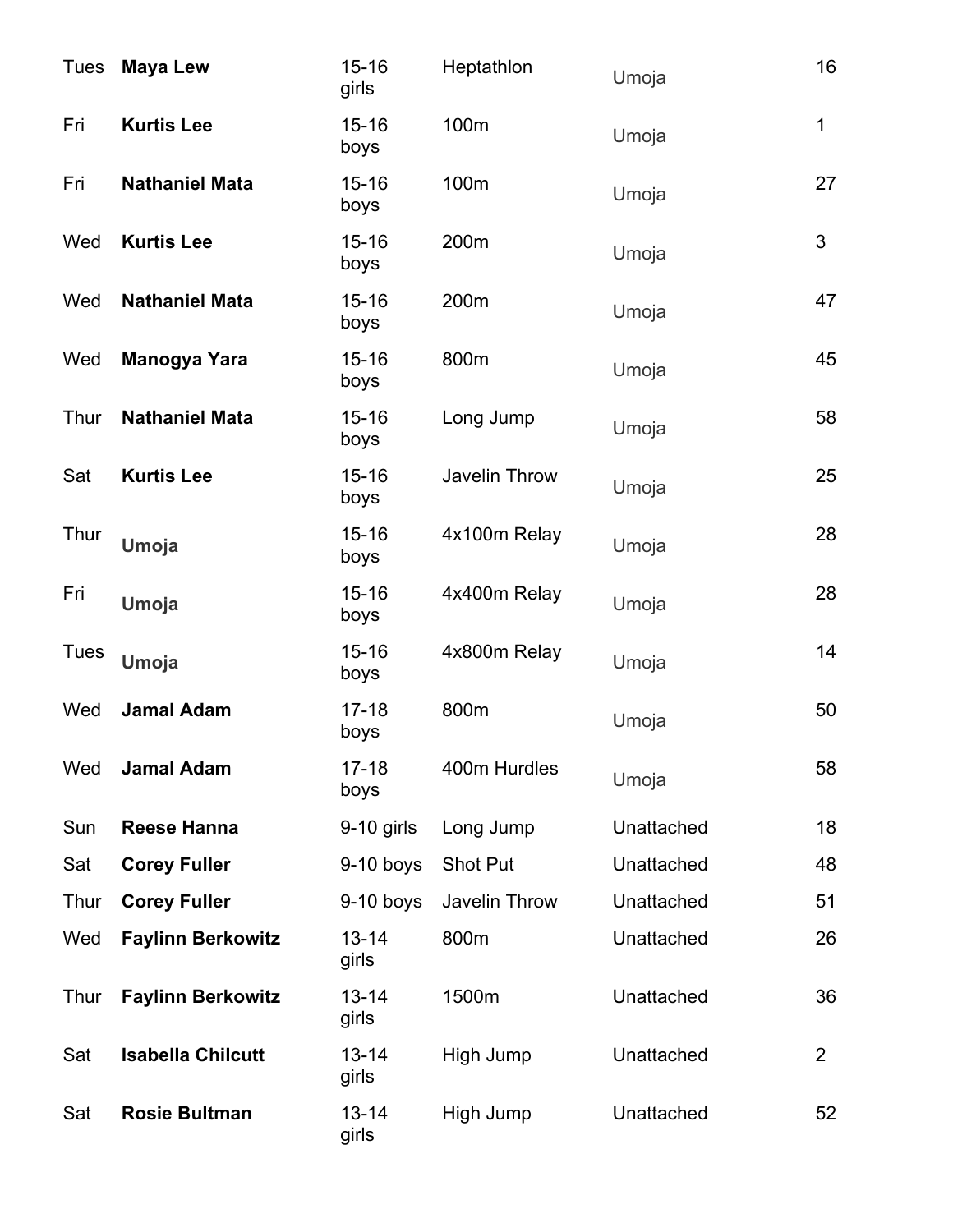| Fri  | <b>Rosie Bultman</b>        | $13 - 14$<br>girls | Long Jump           | Unattached | 42             |
|------|-----------------------------|--------------------|---------------------|------------|----------------|
| Sun  | <b>Galadriel Mellion</b>    | $13 - 14$<br>girls | <b>Shot Put</b>     | Unattached | 15             |
| Sat  | <b>Galadriel Mellion</b>    | $13 - 14$<br>girls | <b>Discus Throw</b> | Unattached | $\overline{2}$ |
| Mon  | <b>Cameron Howard</b>       | $13 - 14$<br>girls | Pentathlon          | Unattached | 17             |
| Fri  | <b>Justin Schroeter</b>     | $13 - 14$<br>boys  | 100m                | Unattached | 38             |
| Wed  | <b>Justin Schroeter</b>     | $13 - 14$<br>boys  | 200m                | Unattached | 51             |
| Fri  | <b>Justin Schroeter</b>     | $13 - 14$<br>boys  | 400m                | Unattached | 45             |
| Fri  | <b>Sidharth Kumar</b>       | $13 - 14$<br>boys  | 400m                | Unattached | 60             |
| Fri  | <b>Halle Hanna</b>          | $15 - 16$<br>girls | 400m                | Unattached | 60             |
| Thur | <b>Sky Kezmoh</b>           | $15 - 16$<br>girls | Pole Vault          | Unattached | 25             |
| Wed  | <b>Victoria Staples</b>     | $15 - 16$<br>girls | Long Jump           | Unattached | 36             |
| Thur | <b>Briana Fedkiw</b>        | $15 - 16$<br>girls | Triple Jump         | Unattached | 43             |
| Wed  | <b>Harry Overstreet III</b> | $15 - 16$<br>boys  | 200m                | Unattached | 43             |
| Sat  | Ryan Ishibashi              | $15 - 16$<br>boys  | Pole Vault          | Unattached | 15             |
| Wed  | <b>Amaya Fuller</b>         | $17 - 18$<br>girls | <b>Shot Put</b>     | Unattached | 36             |
| Fri  | <b>Amaya Fuller</b>         | $17 - 18$<br>girls | <b>Discus Throw</b> | Unattached | 10             |
| Fri  | <b>Akil Riley</b>           | $17 - 18$<br>boys  | 100m                | Unattached | 53             |
| Wed  | <b>Akil Riley</b>           | $17 - 18$<br>boys  | 200m                | Unattached | 48             |
| Fri  | <b>Jonathan Staley</b>      | $17-18$<br>boys    | 3000m               | Unattached | 38             |